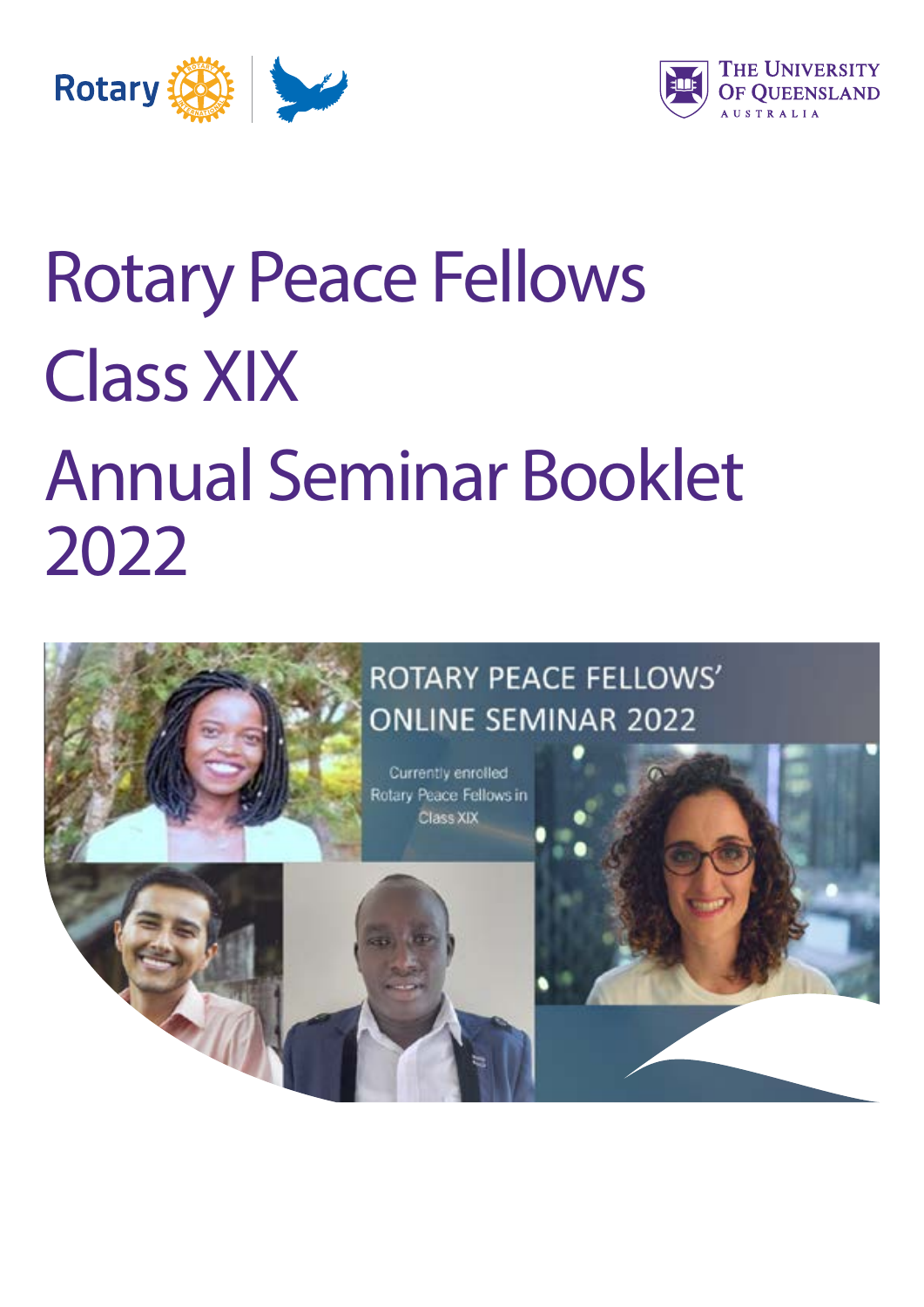### Associate Professor Morgan Brigg

Director, The University of Queensland Rotary Peace Centre

I acknowledge the Traditional Owners of the lands on which The University of Queensland and the Rotary Peace Centre operate. On behalf of Centre staff and Fellows, I pay my respects to the Traditional Owners' Ancestors and their descendants who continue cultural and spiritual connections to Country. I recognise their valuable contributions to Australian and global society.

The past year has brought the realisation that Covid-19 has affected us all for much longer and more deeply than anticipated. Class XIX, who would normally present this year's seminar in- person, have been particularly affected. Only one fellow, Jazmin Antista, has been with us in Brisbane. Jazmin was in Australia by chance before the international border closed, but no other Class XIX fellows have been able to join us in Brisbane.

Members of Class XIX other than Jazmin began studies online, but we all quickly came to realise the challenges of studying remotely, often in very awkward time zones. Conversely, we came to recognise the benefits – both tangible and intangible – of in-person fellowship. I venture that we will surely not take these benefits for granted as our programming begins to return to normal in coming months and years.

Due to the challenging circumstances induced by the pandemic, Rotary International and the UQ Rotary Peace Centre opted to afford members of Class XIX a substantial degree of flexibility in pursuing their program. Some Fellows have completed a significant portion of their



program online; most have taken up the option to defer their studies to lesser or greater extents depending upon their personal circumstances.

Four Fellows completed their Applied Fieldwork Experience (the AFE internship) over the recent Australian summer break (November-February) with three of these four fellows – Titus Kemboi, Carlos Moreira-Álvarez, and Floriane Niyungeko – currently still offshore. This leads us to a scaledback, online, and informal Annual Seminar for 2022.

Fortunately, Australia's international borders are now open, and fellows are now able to apply to and enter the country. We greatly look forward to welcoming remaining members of Class XIX in July (Jazmin will be completing her program in June). They will join with incoming Class XX whose fellowship start date has been delayed from February to July due to Covid-19. Remaining members of Class XIX and Fellows of Class XX will complete their AFEs in the upcoming Australian summer and deliver a joint Annual Seminar in 2023.

Although we are unable to bring you a full Annual Seminar program this year, we are delighted to celebrate the achievements of Class XIX with you. In that context I extend warm greetings to you, whether you are reading this booklet or joining online. Class XIX have endured remarkable Covidinduced disruption, but all Fellows have remained engaged with the Centre and program. To Class XIX: It has been a pleasure to deal with each and

### Remarks from the Director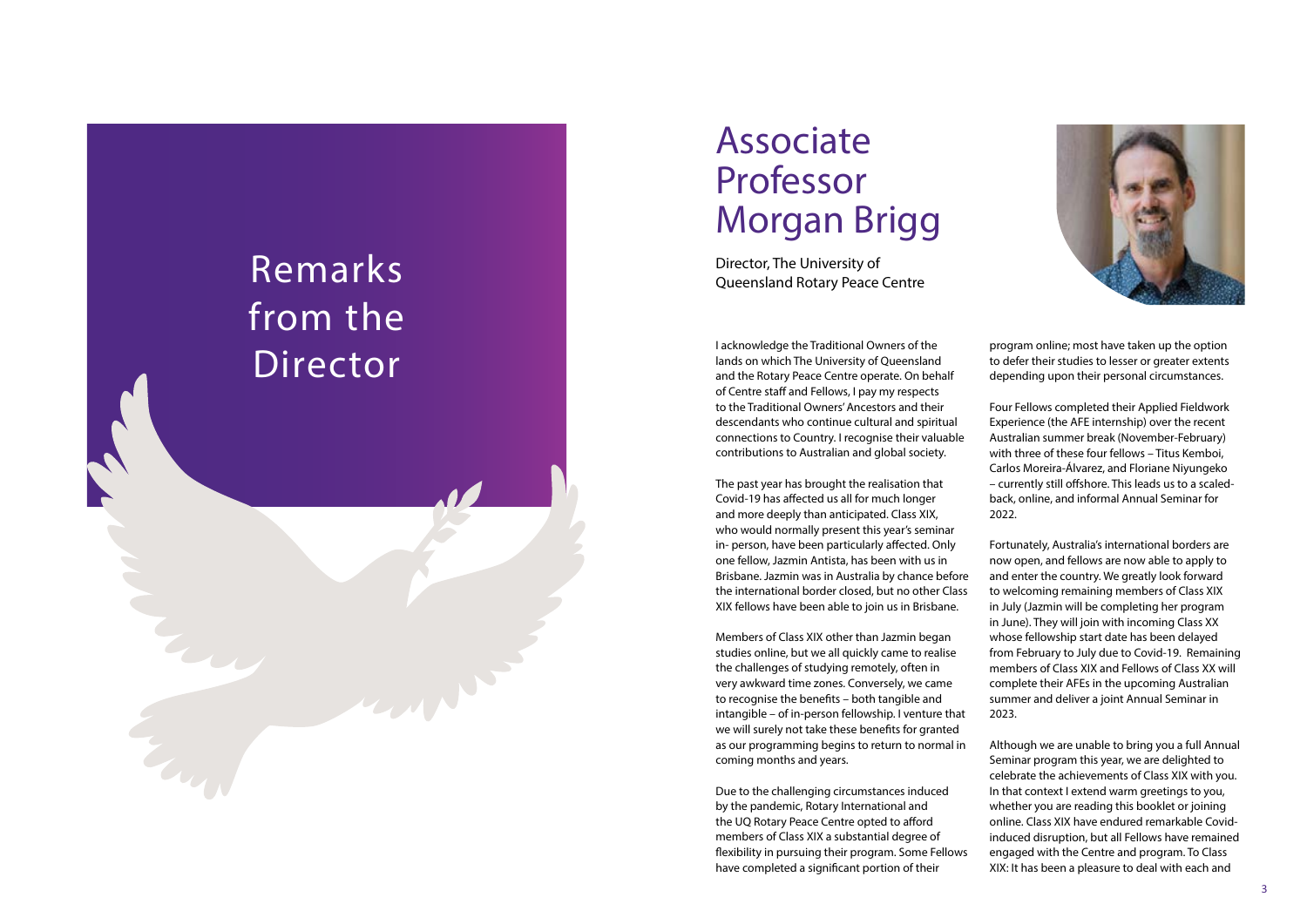My good experience and fortune begins with Rotary Peace Centers Program Officer Jacqueline Azpeitia and her colleagues in Evanston and continues with local Rotary colleagues, including but not limited to John Lawrence, Host Area Coordinator Doug St. Clair and members of our Rotary Advisory Board. On the UQ side, my thanks to the Head of the School of Political Science and International Studies Professor Katharine Gelber and Professor Roland Bleiker for taking up the new role in our Centre of Rotary Peace Fellow Liaison. Thanks also to other School academic staff and the professional staff who assist with the running of the Centre. My particular thanks to Graduate Centre Manager Mrs Diana McCluskey who has been shoulder-to-shoulder with me in the past year.

To return to Class XIX, I regret that we have not been able to have you here with us in person, but I look forward to you joining us very soon. I hope you greatly enjoy, and thrive during, your time in Brisbane and at UQ. To Jazmin, congratulations on completing your program and my very best wishes for your future efforts in the field of peace and conflict resolution, whatever form they may take.

Welcome to the Rotary Peace Fellows' Seminar presented by Class XIX. Our class numbers are small this year due to the travel restrictions linked to Covid-19. However we look forward to hearing from our four Rotary Peace Fellows who have managed to overcome the difficulties and have prepared an online event showcasing their fellowship experience. Congratulations to Floriane, Titus, Jazmin and Carlos on your achievement. You have worked through what can only be described as extraordinary times and this seminar is in many ways a celebration of your efforts both individually and as a group.

Host Area Coordinator, Rotary Peace Fellow Program, The University of **Oueensland** 

Covid-19 has, of course, changed the nature of the Applied Fieldwork Experience (AFE) that normally sends fellows to all parts of the world over summer. These four fellows have, however, managed to put into practice their course learnings with a variety of local and remote field experiences and this seminar provides an excellent opportunity for them to share these with others including the many Rotarians and friends of Rotary that have supported them.



I want to express our appreciation for the tremendous support of the University of Queensland Peace Centre Staff, including the members of the Rotary Advisory Board, our Director, Associate Professor Morgan Brigg; Graduate Centre Manager, Diana McCluskey; our District Representatives David Field and Leslie Smith; newly appointed Alumni Representative, Tony Zhang and especially the class representative and only locally based fellow, Jazmin Antista, who has in many ways carried the group through the last eighteen months.

As always, when the fellows complete their studies mid-year and go out into the world (hopefully), we will have some incredible representatives and workers to promote peace and embody the raison d'etre of the Rotary Foundation – "Doing Good in the World."

### Statement from the Host Area Coordinator

### Doug St Clair

all of you over the past 13 months. We very much look forward to having more contact with you – and in person – from July. I especially want to acknowledge Jazmin Antista, the sole in-person member of Class XIX who has also served as an excellent class representative.

As of 1st July, I will be taking leave for six-months, so will hand over the directorship of the UQ Rotary Peace Centre to my colleague Professor Roland Bleiker. The Centre will be in excellent hands: Roland was central to the original bid that saw a Rotary Peace Centre established at UQ, he has taught Peace Fellows for the full period of the Centre's operations and is a first class scholar in the field with a stellar international reputation. I look forward to continuing to collaborate with Roland and others in teaching Fellows and supporting the work of the Centre upon my return from leave.

I extend my sincere thanks to everyone involved with the Rotary Peace Fellowship for your commitment and vision for improving the world. I also want to particularly thank everyone I have worked with to navigate the impacts of Covid-19. The constant and often disruptive change has certainly been wearing and challenging at times, but that has been made much easier to endure by working with good people.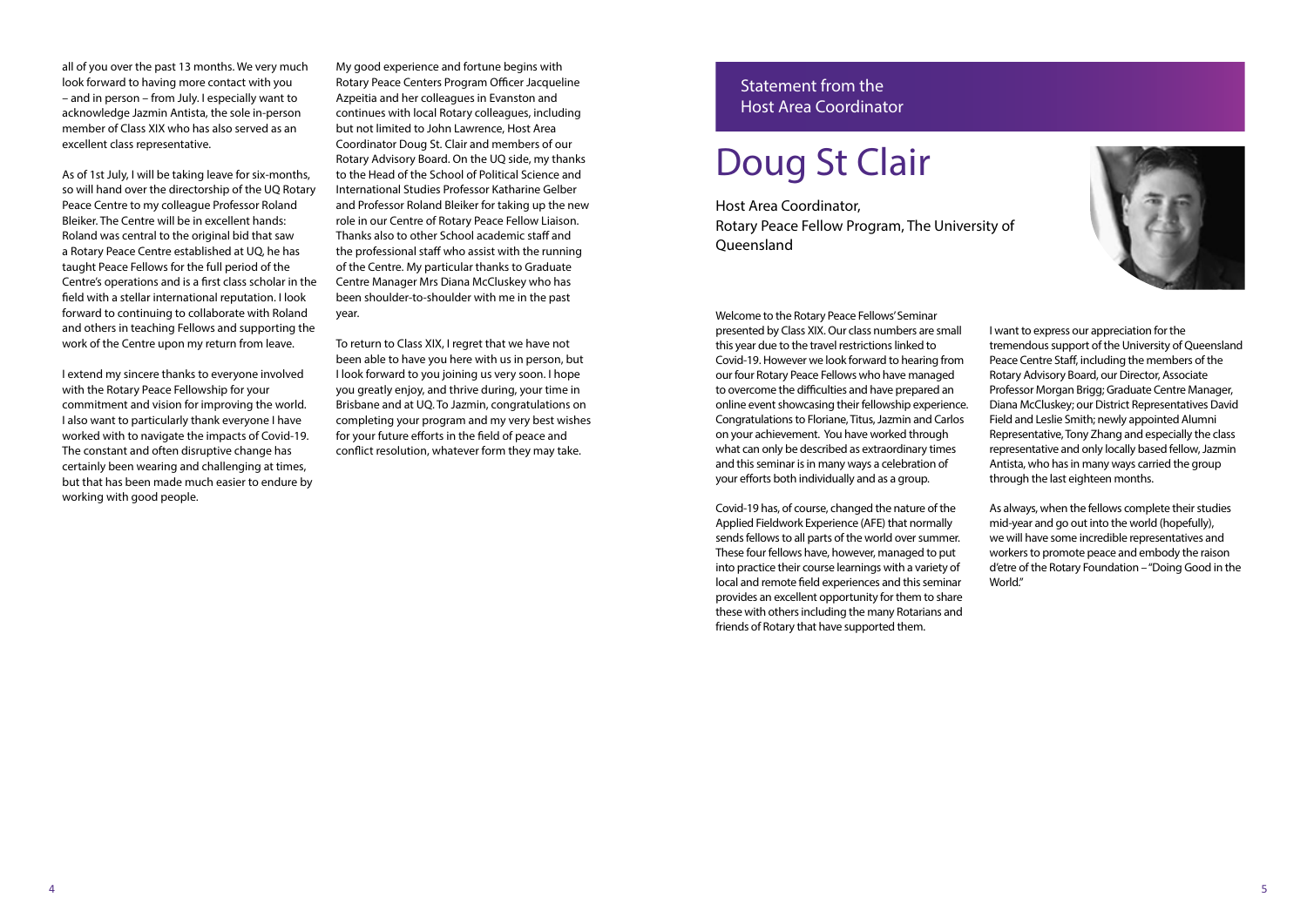







### Welcome from the Peace Fellows Class XIX

Our journey as a cohort was certainly unique! Starting in a virtual mode with an instantmessaging group as a source of support, our cohort turned into a nurturing network for listening to each other's experiences and helping with our academic struggles and personal situations. This allowed us to get to know each or our stories, see pictures of our daily lives, and even get to see our homes whilst being miles apart.

Through the fellowship amidst pandemic difficulties, we managed to keep our spirits up despite different time-zones and academic difficulties. We met for birthdays, to give mutual support in difficult times, and simply to catch up on our lives and feelings. We used class calls, fortnightly meetings, and other virtual settings to cheer ourselves up and catch-up as a cohort. These acts of care nourished our bonds making the experience we were offered a true fellowship.

The realities that we shared made our cohort transcend the regular start and ending points of the fellowship. As the months passed by, some of us realized that pursuing the fellowship remotely was too difficult, and we needed flexibility. The Rotary community was very supportive and understanding about the particular situation that this cohort was experience. Therefore, although we all started in February 2021, some of us will graduate in June 2022, others in December, and others in 2023. Our cohort 19 is indeed very extraordinary!

We all knew each other virtually but I feel that we have developed relationships of friendship and solidarity in real life. Our cohort was unique and unforgettable; it will be in our hearts for life.

### Rotary Peace Fellow Class XIX Representative

### Jazmín Antista

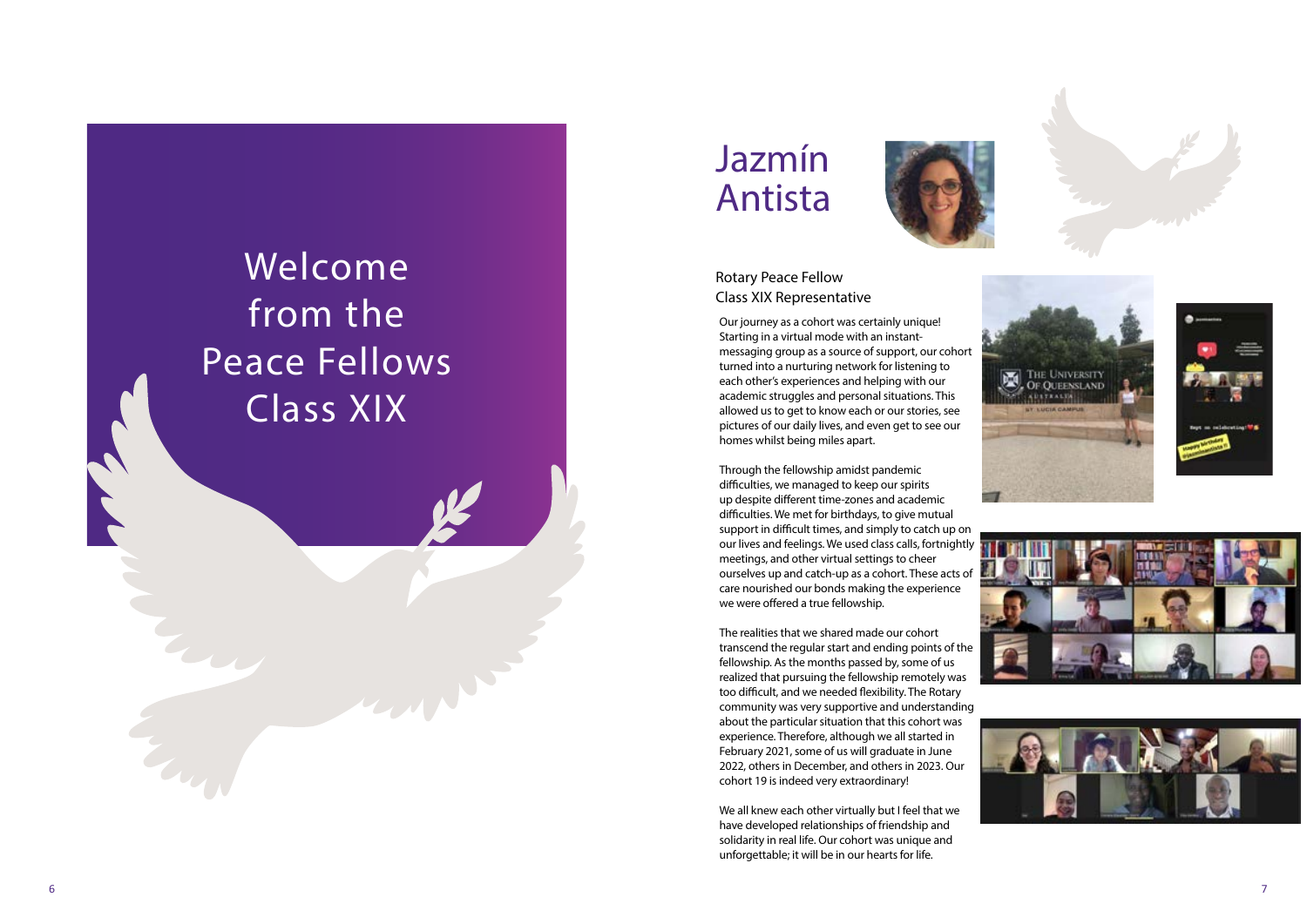

### Class XIX Peace Fellows 2021 - 2022

### Jazmín Antista

Argentina

Jazmin is an Argentinian psychologist who graduated from the University of La Plata. Throughout her career, she has mainly worked in public institutions developing a background in public health, community health, and the promotion of non-violent social bonds in disadvantaged communities.

She worked at the Ministry of Health from Buenos Aires province through the United Nations Development Program (UNDP), at the Ministry of National Social Development in collaboration with the University of Buenos Aires (UBA), as well as researching and as a teaching assistant at the University of La Plata (UNLP).

Her intercultural experiences (Rotary Youth Exchange student in Austria, New Generation student in India and WEUSA Program worker in the United



States) helped to shape her social commitment and intercultural interest.

For the Applied Field Experience (AFE) she worked as a research assistant for Edith Cowan University on a project studying how First Nations' music mitigates negative health determinants like racism, social exclusion, and poor mental health.

Currently Jazmin is working as a research assistant for Griffith University and The Queensland Transcultural Mental Health Centre on a project studying the model of co-assessment used at QTMHC in the provision of mental health care to culturally and linguistically diverse consumers.



Above: Jazmin working on her Applied Fieldwork Experience as a Research Assistant studying First Nations' music as a determinant of health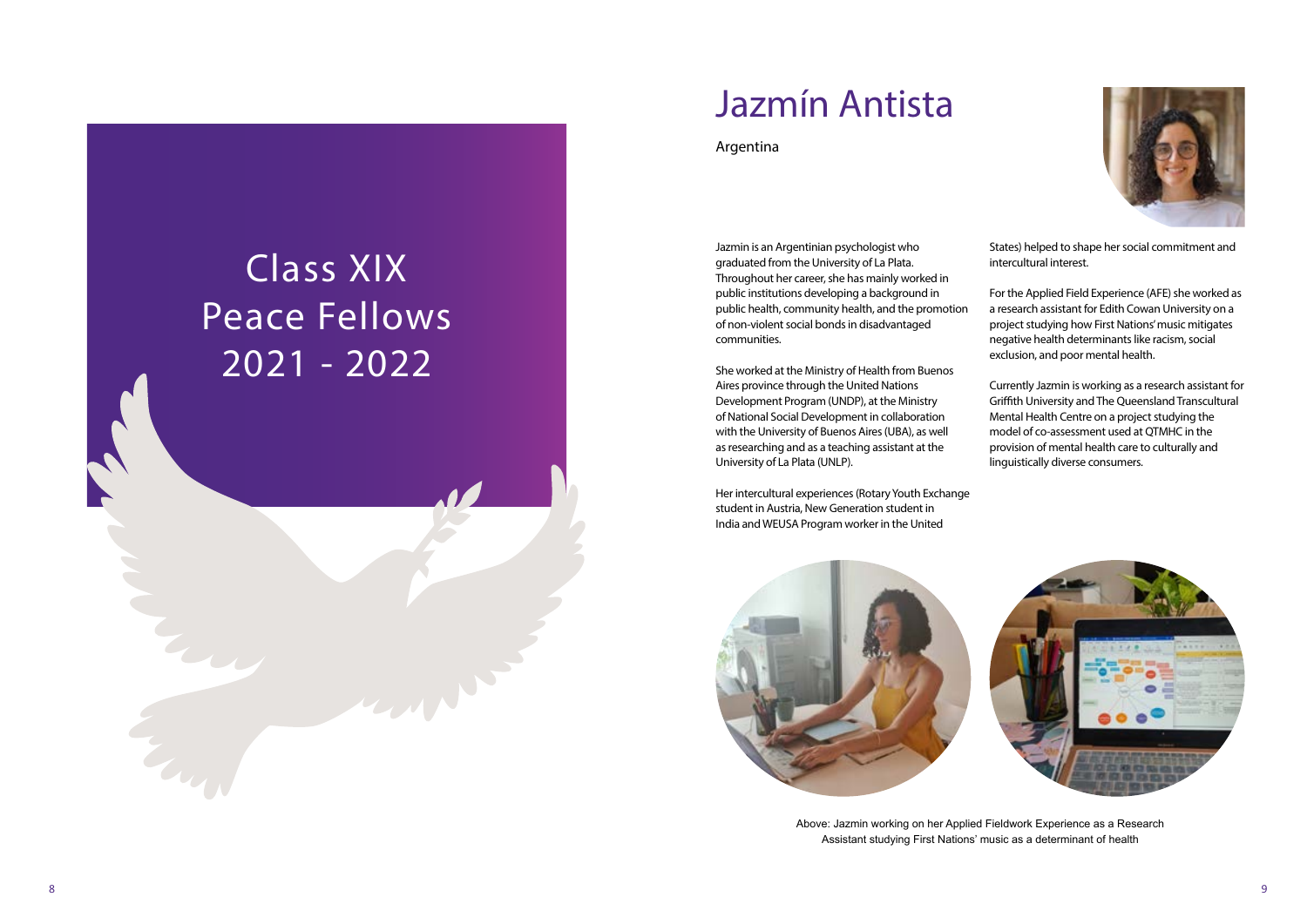

#### My Journey with Music, Health, and First Nations: The Need for Theory in Practice

Despite difficulties associated with Covid-19, my internship turned into a very reflective and insightful experience about the links between academic practice, peace, community building and inclusion in diversity. Given my professional background, personal interest, and career objectives I decided to join as a Research Assistant on a research project studying First Nations' music as a determinant of health, developed by Griffith University and Edith Cowan University. The online mode of research left me with many learning experiences. Mainly, I have learnt about the important role that researchers play developing theories to have a positive impact in the field and create change.

My Applied Field Experience (AFE) was conducted online and involved doing literature reviews on different methodological approaches to observe and analyse the suitability and viability of specific qualitative methods: "photovoice" and "podcasting". In the context of the project I worked on, those methods had to be culturally safe and appropriate for working with Aboriginal peoples, and to be a useful tool to gather significant data concerning the general and specific objectives of the research. My job consisted in reviewing all the research projects, articles, and bibliography written on these methods in recent years in Australia, to then help consider which methodological approach would best suit for the research project.

As I joined the research in a very early stage, I was part of a decision-making process to design interventions and approaches to be executed once the research team is ready to go "in the field". Throughout my internship, I had meetings with the research director to discuss our thoughts and findings as well as to reflect together on the research topic and issues. I ended up constructing different literature review reports as well as excel worksheets and synoptic tables to communicate findings to the rest of the team to further discuss the appropriateness of each methodology.

My research general aims were shaped by the acknowledgement of Indigenous peoples in Australia and their relation to music as a cultural expression that is correlated with their physical and mental wellbeing, their connection to the land and their ancestors. The research aligned with the fight against racism in health care as well as with addressing current problems of social and political exclusion. Therefore, I had joined a project that works for peace, community building and inclusion in diversity.

Through the AFE I had an insight that will stay with me in every job I am called to do: every one of us plays a role in peace. Each one of us, from the professional and personal position we are in, needs others to build peace. To be able to work "in the field" and do research with community members in their communities, it is essential that we reflect on our practice, that we develop tools to approach communities, that we are culturally aware of necessities and demands of a specific community and deeply think about our objectives, methodologies, interests, and capacities. Through my AFE I began to ask myself questions such as: what does it mean to work "in the field"? Isn't researching a theoretical practice? Why is the activity of "thinking" and "writing" not sufficient as an experience? What constitutes a "practical" experience?

Therefore, I believe that academics are also practitioners. Of course, academic practice and field practice must be in constant correlation, but one cannot exist with the other. Academic practice is nurtured by in-the-field practice, and in-the-field practice needs reflexive theoretical tools to succeed.

With this experience, I had the chance to reflect on my practice as a psychologist who has worked in community health for many years. From my experience of being a research assistant, I gained a sense that research projects are like theatres. At first sight, for an outsider, it can look like actors are the only ones who make the play, but at the backstage, you have directors, designers, people who decide lighting, costumes, scripts, and so on. There are different ways to act, and everybody is needed. Even the observer is part of the play.

The AFE and the Masters in Peace and Conflict Studies has helped me to develop my academic skills in terms of documenting and analysing information that enhance my academic and professional capacities and profile, giving me the chance to open my career to more opportunities. Furthermore, I am already working as a Research Assistant for University of Griffith in collaboration with the Queensland Transcultural Mental Health Centre.

I am thankful to Rotary International and the Rotary Peace Centre at The University of Queensland for giving me the opportunity to continue to learn and share knowledge with colleagues, facilitating new approaches, insights, and methodological tools for me to work in the field and with others.

### Titus Kemboi

#### Kenya

Kemboi has four years of experience working with the United Nations and other international and local NGOs in refugee protection programs primarily in Africa. He has extensive knowledge and experience in refugee and asylum seekers' case management, sexual and gender-based violence caseload, psychosocial support systems, vulnerability assessments and resettlement.

He started his professional career as a protection intern and later as a registration officer at the United Nations High Commissioner for Refugees (UNHCR) in Nairobi. He then worked as a resettlement caseworker at Church World Service, Resettlement Support Center (CWS, RSC Africa) in Kenya and South Africa conducting refugee resettlement interviews and assessments.

Kemboi graduated in 2015 with a Bachelor of Science in conflict resolution and humanitarian assistance from Masinde Muliro University of Science and Technology in Kakamega, Kenya. He also has certification on Prevention of Harassment, Sexual Harassment and Abuse of Authority, Advanced Security in the field and data management. As a Rotary Peace Fellow, the Master of Peace and Conflict Studies at UQ will help him gain a deeper understanding of the underlying factors leading to the emergence of crises among nations, as well as the available avenues for peace development, with special emphasis on the plight of refugees.

Below: Kemboi standing at UNHCR Dagahaley field post reception center

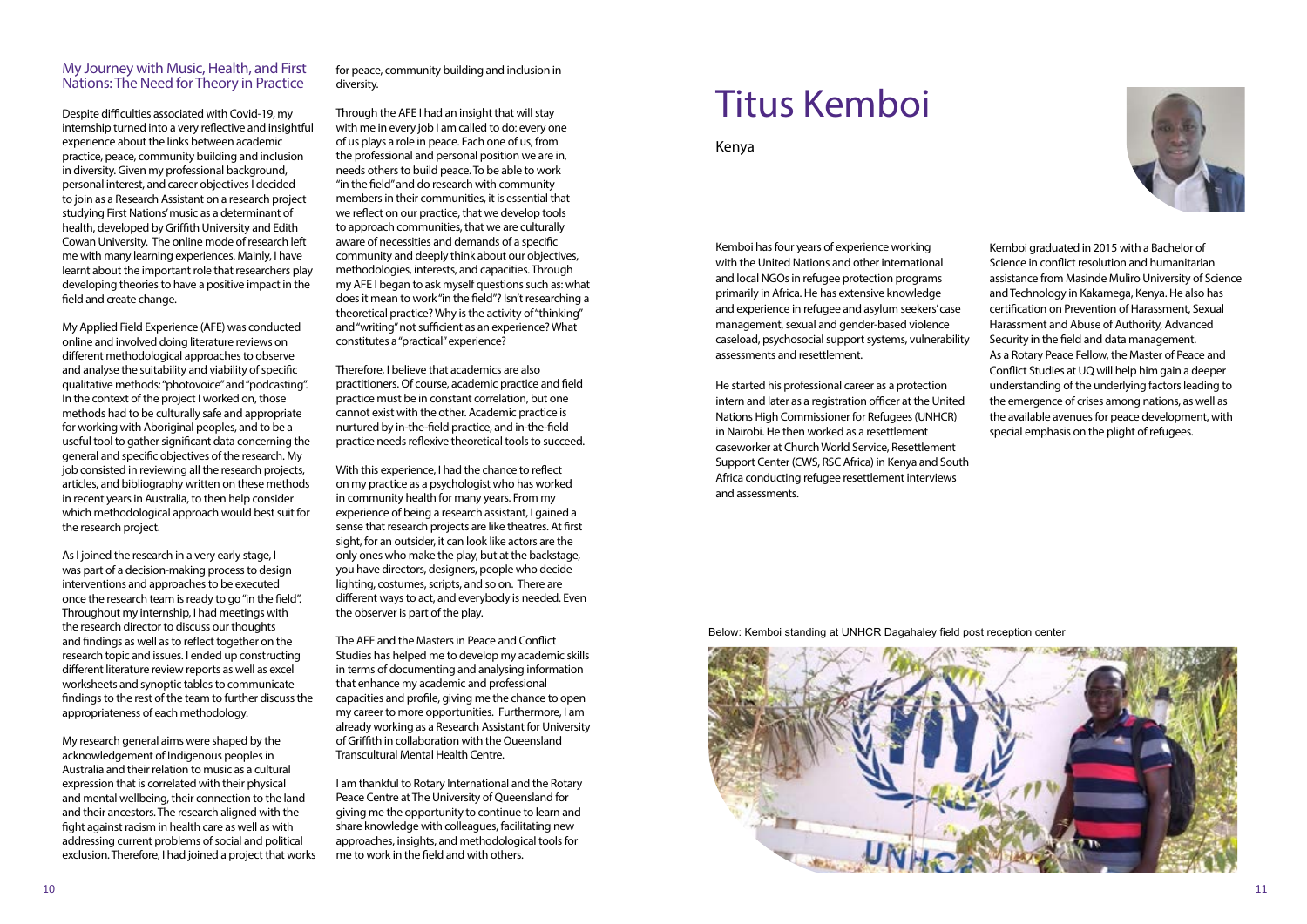#### Experiencing the Dadaab Refugee Complex in Kenya: Why Refugees Should be Recognised as Partners in the Development of Peaceful Societies

As a victim of the 2007-2008 post-election violence in Kenya, I am a witness to how people and communities are incapacitated by conflict. When the presidential election results were announced in late December 2007, there was a great outpouring of violence. Over 1,200 people died as a result, and 300,000 more were forced to evacuate their homes. These experiences affected me, especially when I first started working as a humanitarian professional with UNHCR in 2015. I often found myself triggered and exhausted by listening to refugee narratives about how they fled to safety.

In my AFE, I worked with the UNHCR Dadaab field office, one of the world's largest refugee camps, hosting close to 250,000 refugees and asylum seekers. My main tasks involved interviewing and drafting claims that determined the assistance given to the persons of concern, offering psychosocial support, and engaging them in voluntary repatriation exercises. During my AFE, I could directly relate to the refugees' vulnerabilities by connecting their experiences with the violence I faced and witnessed during post-election violence in Kenya.

I often asked myself, paying close attention to the specific narratives and bearing in mind the challenges endemic to people fleeing conflicts, questions about whether humanity must go through violence and whether it is critical to consider prioritising a bottom-up approach to peace building. I am sincerely grateful to Rotary International and the Rotary Peace Centre at the University of Queensland for allowing me to work on this puzzle, which formed the basis for my Applied Fieldwork Experience (AFE) in the Dadaab refugee complex.

These questions compelled me to critically and carefully engage with the experiences of refugees and asylum seekers from several sub-Saharan African countries, including Uganda, Somalia, the Democratic Republic of the Congo, Burundi, Rwanda, Sudan, and Ethiopia. It is worth noting that at UNHCR, refugee claims (narratives, in other words) form the basis for their recognition, therefore dictating the kind of assistance given to individual refugees. As a humanitarian professional and based on the claims I drafted, I can note that refugees have experienced the cost of violence as victims of persecution. They have direct experience of living in an abusive environment and acutely understand the need to create a better environment that fosters peace, security, and stability.



Above: Kemboi listening to a refugee as he narrates his claim and the need for assistance



Above: Refugees streaming in to Dagahaley field post for assistance

I am strongly convinced that refugees should be recognised as partners in the development of peaceful societies where human rights are upheld and social justice is the norm. From the expressions of the clients I served, I could tell that their life experiences in host countries such as Kenya cannot be compared to those of citizens. It is evident that refugees have limited access to job opportunities, freedom of movement, as well as crucial documents. They are willing and capable of contributing to the development of a peaceful society that will allow them to enjoy the rights bestowed on citizens of a given state.

It is important to highlight the fact that most of those displaced come from post-conflict countries that have had peace building initiatives aimed at building consensus around justice, including through truth and justice commissions. From my own experience and based on the narratives of refugees in Dadaab, refugees in camps are not consulted or included in the activities of truth commissions, especially those that fled and are hosted in other countries other than their countries of origin, yet they have valuable lessons to share about peaceful cohabitation. Participants in my protection interviews stressed that their situation was not only a humanitarian issue but also a human rights issue, raising pertinent questions about whether these narratives deserve the attention of peace building initiatives in their own countries of origin. The human rights stories of refugee populations in Africa should therefore be documented to play a very critical role in peace building.

Below: Struggles en-route to Dagahaley field post



Additionally, many clients I served also struggled with the top-down approaches to post-conflict forgiveness and reconciliation, which are often associated with national truth and reconciliation commissions,. I therefore came to see that although these procedures are necessary, they should not overwhelm the unique and extremely personal journeys, struggles, and experiences that may or may not lead to healing and forgiveness.

The Rotary Peace Fellowship program has enabled me to actively promote solidarity and the Culture of Peace as valuable tools to transform society, and given me a real opportunity to build relevant competencies. The Masters in Peace and Conflict Studies at The University of Queensland has equipped me with very relevant academic skills that prepared me adequately for the AFE. Through the AFE, I had the unique opportunity to engage with a culturally diverse and pluralistic workforce committed to protecting the rights of refugees and asylum-seekers, as well as to undertake independent research on legal issues affecting refugees. Overall, my applied field experience with UNHCR was unforgettable. Despite the monumental numbers of refugees that continue to flood refugee camps as a result of conflict and persecution, I have faith that the passionate global foundations and institutions such as Rotary International have and will continue to make immeasurable contributions to the development of peace through academic and practical means.



Above: Covid-19 protocols observed as the first screening is done at the reception center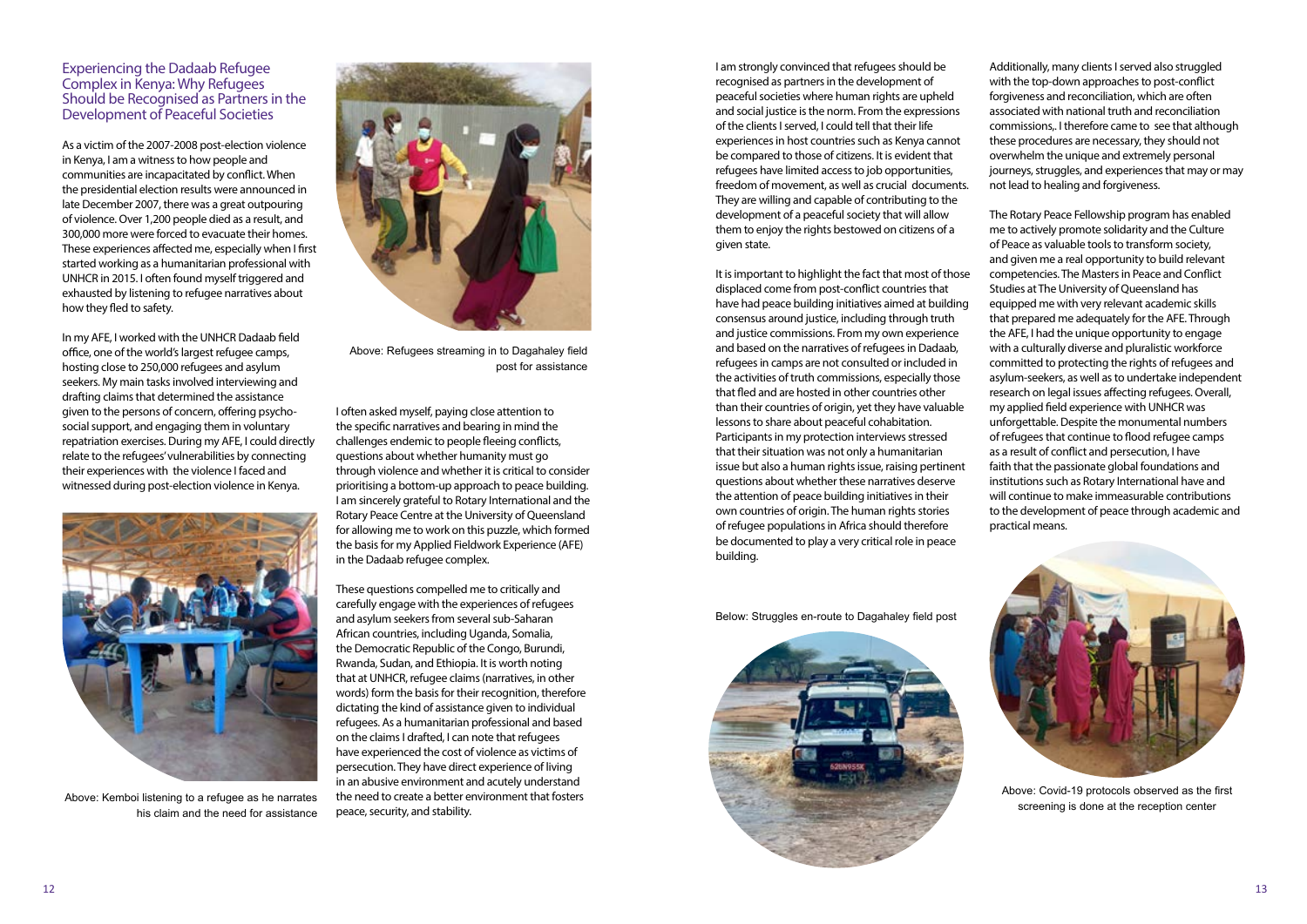Below: Carlos with his tutor Carlos Guindon, a professor of conservation biology and environmental sustainability, at the entrance to the Crandell Reserve in Monteverde, on the first day of the AFE. In this place there were 2 weeks of study of the setting-up and using the trap-cameras, and learning how to process the information afterwards.



### Carlos Moreira-Álvarez

Costa Rica



Carlos G. Moreira-Álvarez was fortunate to be born and raised in Costa Rica, surrounded by tremendous love and protection for the environment and peace. He is proud to be from Latin America, a vast area with lots of cultures and many social and environmental issues to address.

#### Learning from Human-Wildlife **Interactions**

He focuses his professional career on grassroots organizations, community-based development, youth empowerment, and volunteer management, cross-pollinated by sustainability awareness.

His area of expertise focuses on education within Central America, but it extends to North and South America as well, working with linking youth from diverse economic and social backgrounds. He studied Humanities and Philosophy and specialized in Applied Ethics, and has also studied Philanthropy and Project Management.

In my Applied Field Experience (AFE) I worked for and with communities of the cloud-forest region of Monteverde, Costa Rica. I worked with an organisation called the Monteverde Institute, which is a public service, non-profit association, dedicated to peace, justice, knowledge and the vision of a sustainable future. This internship helped me to understand that wherever there are conservation efforts, conflict will arise; and that, through the challenge that the Covid-19 pandemic has brought, change, adaptability, and innovation are essential.

The key task of my research consisted of analysing the nature preservation strategies in the region to assess how it could benefit from a peace and conflict studies approach. Since Costa Rica is well known internationally for its natural environment, especially through ecotourism, it is unsurprising that caring for nature and associated values are an essential part of Costa Ricans' identity. This starting point enabled me to draw upon ideas from two postgraduate courses I studied in The University of Queensland, Conflict Resolution and Politics of Environmental Change, to begin a journey.

I proposed and worked on a new research project that intends to monitor the species of mammals that come out of the protected areas, and occasionally affect local farmers and businesses, leading to conflicts in the region of Monteverde. As a researcher within the Monteverde Institute, I got to work with local experts involved in a variety of community and environmentally based initiatives that investigate or contribute to local issues. My responsibilities were several, and I had to draw from my professional experience and merge it with my new studies in order to be able to create change, adaptability and innovation.

I had to learn new skills in conservation biology, draw on my professional background, and merge both with my recently acquired peace and conflict studies skills. First, I learned to use trap cameras and to collect and analyse data in order to understand how wildlife interacts with humans; this implied learning from biology and conservation. Second, I was able to design and interview locals to understand and document how they interacted with the wildlife around them over the years; this brought my professional background into the experience.

And third, I created a conflict analysis that considered the effects that these animals had (or are having) on the local economies, and how humans are affecting the natural environment as well; this brought my new skills into the research.

I changed and adapted my background knowledge and new academic theories in order to innovate to create common ground between humans and wildlife. I was able to link peace and conservation by learning to understand the forest, and by fostering citizen science with the communities around these protected areas. By doing so, we opened a new area for research and work in the region and helped locals to understand better the protected environment that had been generating new conflicts.

Whilst participating in this experience, I realised that the human-wildlife interactions move between trust and fear. As humans we venture into the forest when we trust it is safe, and our common knowledge of this environment helps us in our endeavours. The wildlife comes out to our surroundings when there is trust. The opposite is also true: fear of one another generates conflict; we can destroy nature when we are afraid of it, and the wildlife can attack us when they are under threat. There is peace between humans and the environment where there is trust, and this relational peace needs a mutual understanding that is spoken without words.



Above: Monteverde wildlife

Below: Carlos with Benito Guindon, one of the farmers at the Guindon-Standing Farm, heading out to the forests near the goat farm in order to monitor what was eating his livestock.

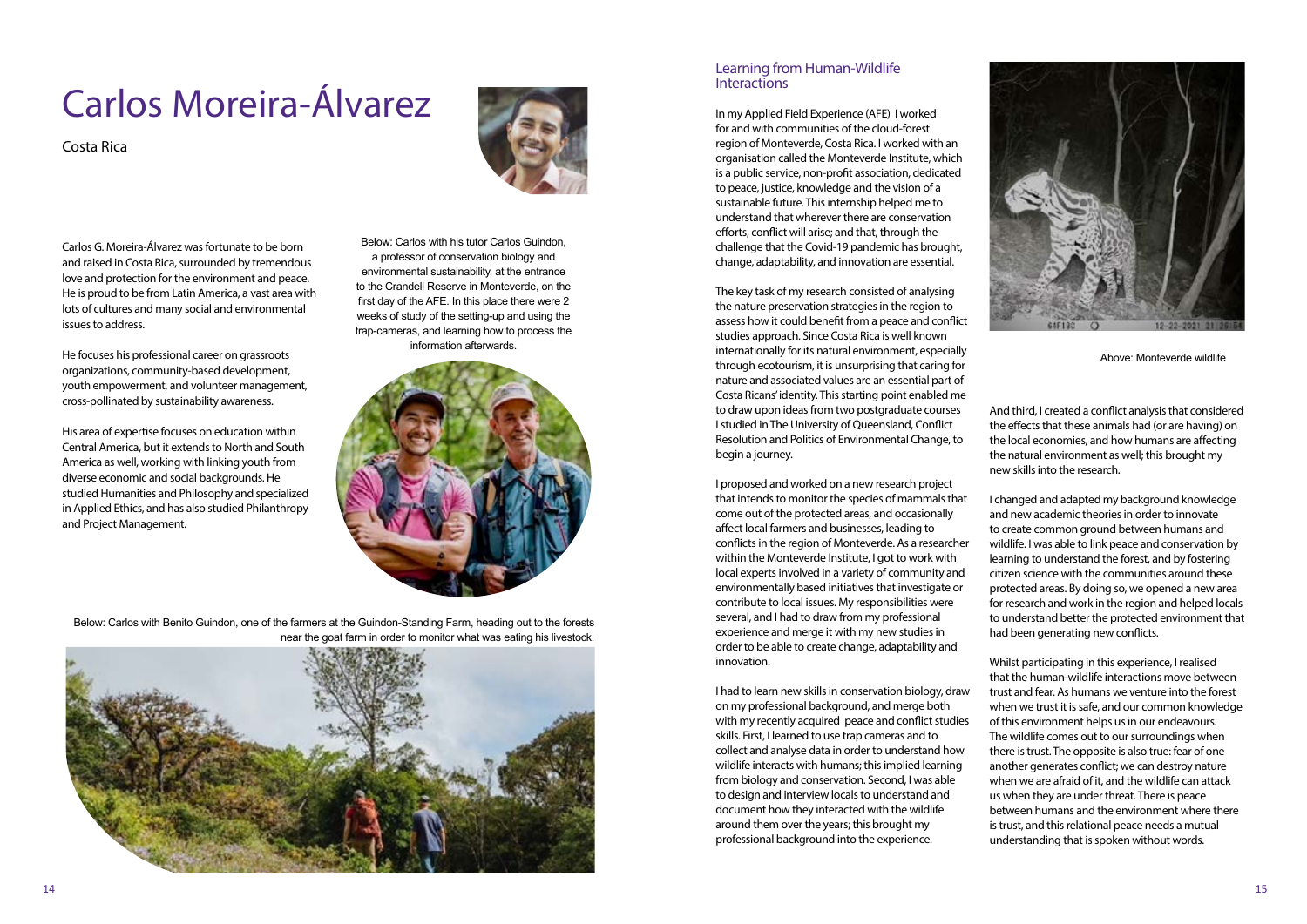

My AFE allowed me to grow professionally, and to put into practice with local communities some of my new skills. It is very important for me to be able to work in a balance between the social and the environmental aspects of reality. This unique project brought these two aspects together, and it allowed me to learn and grow with environmental conservation professionals.

Through the Rotary Peace Fellowship I am now able to study, manage or create programs and projects for creating peace in social and environmental conflicts. I have been able to gain academic and practical skills in peace and conflict studies, and apply them to address social and environmental dynamics. This research internship is the start of a new set of possibilities in my professional career. By applying my peace and conflict skills through the Monteverde Institute I learned from nature to change, to adapt, and to innovate.

### Floriane Niyungeko

#### Burundi

Floriane was born and raised in Burundi, and she completed a BA in Peace and Conflict Studies in Rwanda where she is based now.

Prior to pursuing the Rotary Peace Fellowship, Floriane was working in a Rwandan university, mainly in the area of capacity-building in nonviolent conflict transformation. She has experience in facilitating and training small groups, having worked in (and with) local NGOs, rural areas, and educational institutions such as universities and secondary schools.

Floriane is interested in cultivating a world where people find alternative ways to deal with conflict without using violence.

Below: A meeting of a "Network" of representatives of several SILCs on the same hill.







Right: Carlos interviewing Benito collecting information on how the humans around this particular farm were interacting with the wildlife. The picture was taken in Benito's favourite place: on top of the tree were he used to swing as a child.



Below: Carlos meeting with Carlos Guindon and Jerlin Rodríguez to discuss citizen science, before setting up a trap camera in the mountains behind. This is in Finca El Tigre, he is one of the owners of the ecotourist destination located there: El Tigre Waterfalls.





Above: The laboratory in the Monteverde Institute, where Carlos cleaned the cameras, processed the data and departed-from/returned-to each day during his AFE.

Right: The goats' predator: an adult male puma, wounded from territorial fights. Benito used this photo as proof to ask for help from the government in order to protect his farming and also to continue with a healthy forest around them through conservation.

Above: Floriane with Biraturaba staff based in Mwaro Province after a sport activity.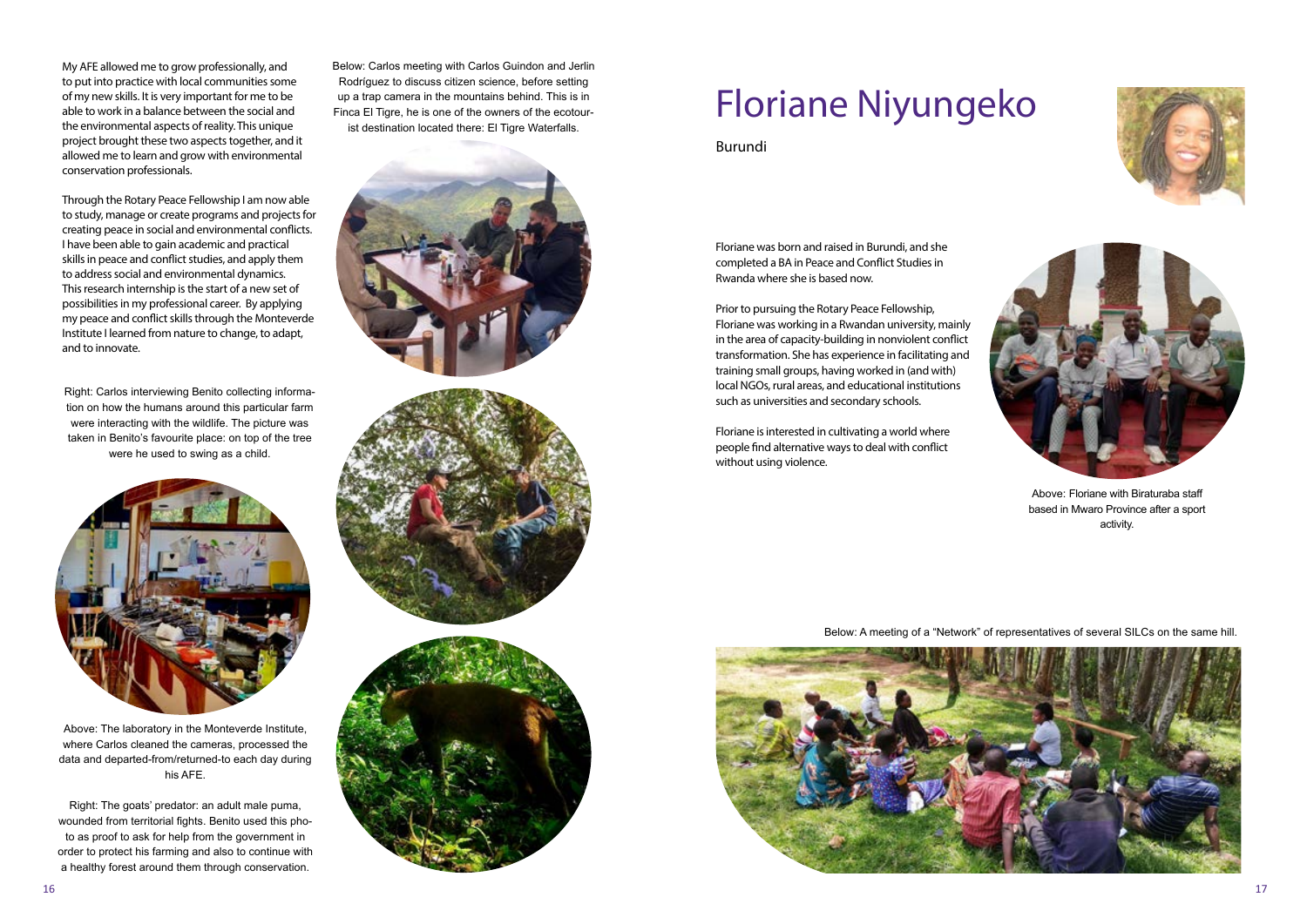#### When a Woman Gets Seen: My Experience in Saving and Lending Communities in Burundi

As part of my Applied Field Experience (AFE) in Burundi, I spent four weeks in a local organisation called Biraturaba (which could be translated as "It concerns us"). I was based at Biraturaba's field office in Mwaro Province. This internship consisted of visits in Saving and Lending Communities (SILCs) that are accompanied by Biraturaba in Kayokwe and Nyabihanga communes. Biraturaba organizes sensitization sessions on the importance that money saving and lending has in development. When 25 – 30 people are willing to start a SILC, Biraturaba then trains and accompanies those groups, regularly for one year. So far, Biraturaba has created more than 220 groups and brought together more than 5000 people, only in Kayokwe Commune.

My experience in the SILCs was focused on stories of gender empowerment. This is in part because of my personal commitment, in part because women make up 50.38% of Burundi's fast growing 12-million population.

#### My first day in a SILC: The Mood in a group

We were all sitting in a circle - all the 25 SILC members squeezed together in a small living room. Then, the "box" was placed in front of me. All the transactions (including saving, borrowing, penalties, and reporting) were happening in the circle and even when there would be a disagreement (for example, someone who miscalculated another person's money, etc.), it would be settled right there. There was a pleasant silence and the looks on the faces of the members were focused throughout the hour they spent in the group.

#### The use of loans

Different members shared the various ways that the loans that they contract are used. Some use them for economic activities; small businesses such as selling communication airtime, local and seasonal food), and others use them in animal husbandry raising cows, pigs, goats, or chickens. Very few members use the money in non-profitable actions like paying school fees for their children or purchasing a health insurance.

The main lesson from my internship was the considerable impact on the economic autonomy of women and young people. They get to be seen by their communities and partners.

Consider, as an example, the story of Karimbane Leoncie and her husband.

Before joining a SILC, Leoncie used to believe that a woman always waits for her husband to provide food, clothes and cover all her expenses. This led her to severe poverty and her husband did not have "esteem" for her – for example, he could not be seen with her and would never sit with her in parties and social events. Sometimes, he could give her money and other times not. She then started a business of selling avocadoes – she "books" a tree, paying the owner of the tree a fee. When it is the harvest time, she sells ripe avocado. "My husband can now sit with me in public. (…) and we consult each other now, and I can contribute in our household's project", Leoncie told me. They plan to renovate the roof of their house and Leoncie will proudly support financially that project. She is thinking about expanding her avocado business by investing more capital.



Above: Karimbane Leoncie – sitting in her house with her ripening harvest of avocado

Sixty-two percent of people in South-Saharan Africa live in rural areas. This is part of the reason for my interest in working for peace and development in rural communities in the Great Lakes Region of Africa. The Rotary Peace Fellowship and Biraturaba enabled me to live and work with the SILCs in Kayokwe Commune and to glimpse the possibilities and approaches to peace and development in rural communities.

In conclusion, I see that SILCs could have a broader impact on some groups of people. They allow people who have no initial capital to start small businesses they would have otherwise not been able to start. Women like Leoncie are now empowered economically and "seen" in their communities.

> Above: Members of a network of SILCs came together to build a bridge that links two hills. Now, motorbikes can use that shorter path.

Left: Floriane meeting young members of SILCS in Mwaro town, who are owners of businesses.



another woman who was empowered via participation in SILCs.



Below: Leoncie's house – the tile roof will be replaced by iron sheets.



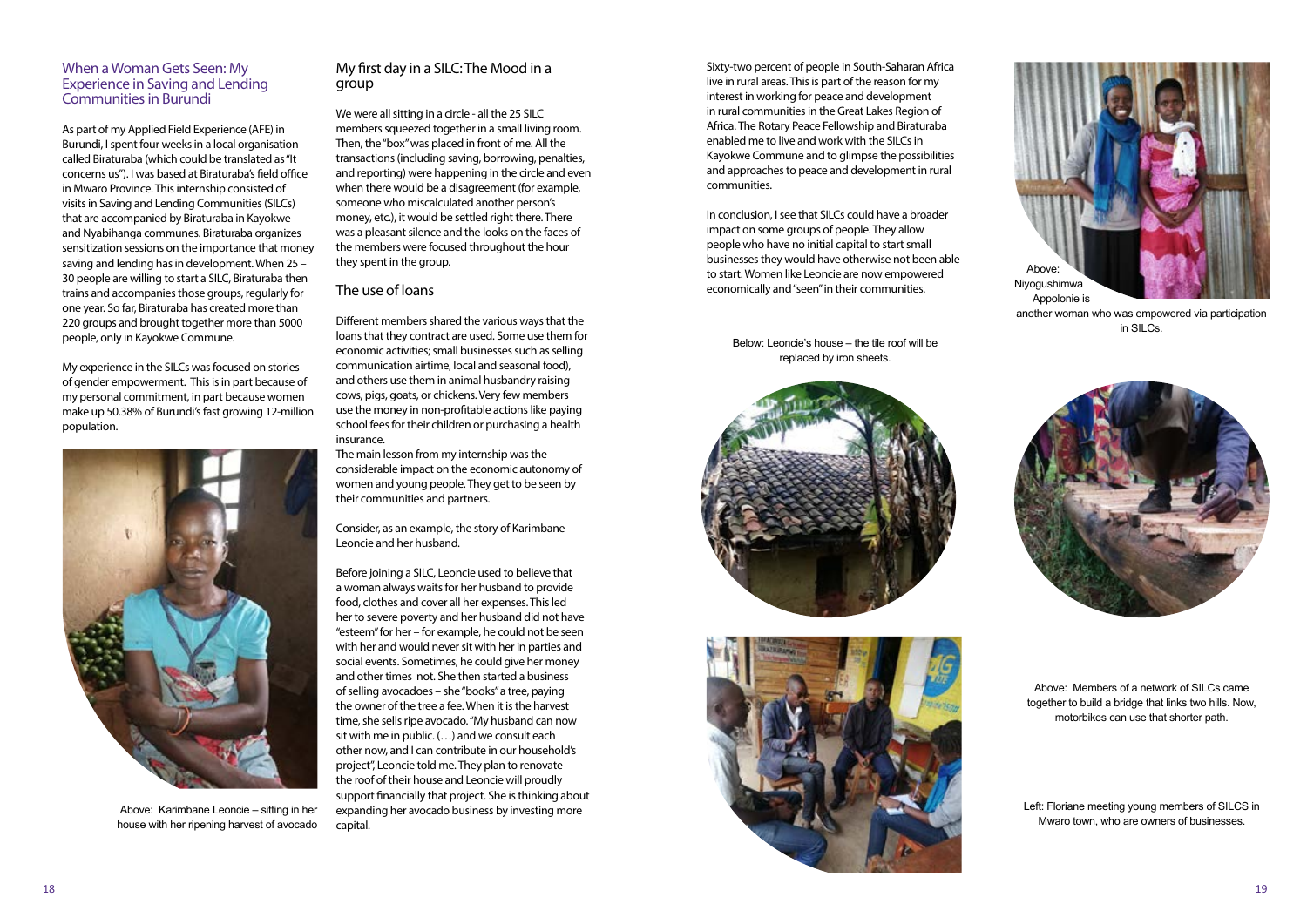A number of Class XIX Fellows have deferred their program to varying extents. We recognise them here and look forward to them joining us in-person in July!

### Deferring Fellows

### Emily Andre



USA

Emily grew up in Antioch, Illinois before completing her BA in International Studies as a Global Scholar at American University in Washington, DC. She then served as a Peace Corps Volunteer in Senegal where she worked with counterparts on designing and developing projects focused on the nexus of food security and gender equity. As an international development professional, Emily has managed and participated in a number of different USAID projects centered around leadership development and good governance particularly in sub-Saharan Africa.

Her professional experience has encompassed research and learning, community development, knowledge management, policy analysis, and facilitation. Emily has interests in both domestic and international peacebuilding and is eager to explore forms of mediation, negotiation, and humancentered design during her time as a Rotary Peace Fellow.

### Jenny Eck



### USA

Jenny Eck is from Helena, MT, a small town nestled in the Rocky Mountains of the western US. For nearly three years, she has been the Executive Director of the Friendship Center, a nonprofit organization providing shelter and crisis services to those impacted by domestic violence, sexual assault, and stalking in central Montana. From 2013-2018, Jenny served three terms as an elected legislator in the Montana House of Representatives, including a two-year term as House Minority Leader. During her tenure, she passed eleven bills which reflected her focus areas of safer communities, mental health, consumer protection, justice system reforms, and gender equity. She also chaired the subcommittee which overhauled the Legislature's anti-harassment policies and procedures.

Jenny has a strong background in political organizing and has served on numerous local, state, and national boards. She got her start in politics working on Barack Obama's presidential campaign in 2008 and went on to run Hillary Clinton's Montana campaign in 2016. In 2015, Jenny was chosen as a Rodel Fellow with the Aspen Institute. Jenny received her undergraduate degree in Government from Smith College in Northampton, MA. She currently lives in Helena with her two teenage children and is thrilled to commence her studies as a Rotary Peace Fellow, albeit remotely, at UQ. She hopes to travel to Brisbane before too long and is particularly interested in exploring peace and conflict resolution through the lense of gender-based violence and women's empowerment.

### Krissta Kirschenheiter

#### USA

Krissta Kirschenheiter is a US Citizen who spent her childhood growing up in Micronesia. At the age of 3, she moved to the island of Pohnpei, Federated States of Micronesia (FSM) and then at the age of 5, to Saipan, the Commonwealth of the Northern Mariana Islands (CNMI). She earned her Bachelor's Degree from the University of Hawaii, Manoa and her Law Degree from the University of Nevada, Las Vegas. In 2009, Krissta was admitted to practice law in Nevada and also became a single mother to her son Cole. As an attorney, Krissta has devoted her career to representing low-income and indigent people in a variety of civil legal matters, including immigration, family law, and disaster relief and recovery. Additionally, she has directed pro bono legal assistance projects, first throughout the State of Nevada, and after moving home to the CNMI in

2017, throughout Micronesia. Most notably, Krissta co-produced and taught a legal education bar review course on the islands of Kosrae, Chuuk and Pohnpei of the FSM. In 2019, Krissta moved from the CNMI to the Caribbean to manage the St. Thomas Office of the Legal Services of the Virgin Islands. By earning her master's degree in Peace and Conflict Studies as a Rotary Peace Fellow at the University of Queensland, Krissta intends to explore global solutions to better address climate change, especially in regards to its implications on the people of Oceania. She is very grateful to the Rotary Foundation and the Public Interest Incorporated Foundation – Rotary Foundation of Japan in their sponsorship of her to make this dream of higher learning possible.



Ana Prada Páez

#### Colombia

Ana Prada is a Colombian activist. She has studied business administration and sociology at the Javeriana University of Bogota, and is also Alumni of the International Training in Dialogue and Mediation at the University of Uppsala, as well as the international course of Sustainable Food Systems offered by the University of Wageningen. She is the founder of 3Colibris media, and she is currently working for the Government Agency of Reincorporation and Standardization, advising former combatants in the development of marketing strategies for productive projects that are part of the economic reincorporation process. She has worked for Caritas Colombiana in relation to the implementation of 'article one' of the Peace Accords, and has worked on projects for UNDP, UNFAO, UE, and the Suyusama Foundation.



Between 2016 and 2017, after having worked for FAO Colombia advising on the design of marketing strategies for productive projects led by peasant, indigenous and Afro-Colombian communities, which contribute to the construction of economies of peace with a territorial approach, Ana made a trip as a backpacker throughout ten Latin American countries to understand how sustainable, local and community food production contributes to the resolution of local conflicts through self-management.

With the master's degree in Peace and Conflict Studies, Ana seeks to contribute to the consolidation of peace economy models in Latin America, designed collaboratively by local communities as an alternative to extractive and drug trafficking economies.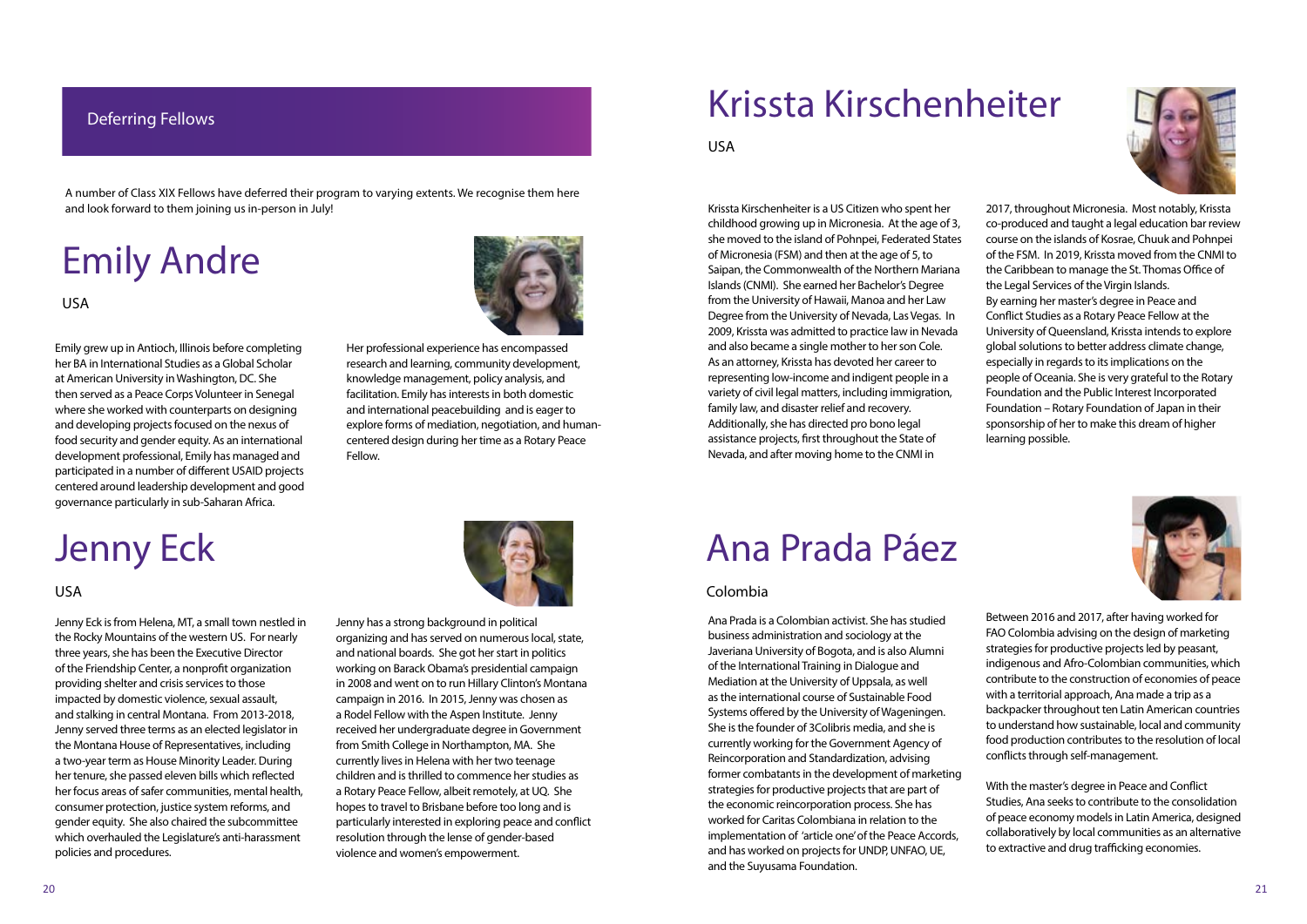## Class XX Peace Fellows 2022 – 2023

### Kae Sakornsang

Thailand

Kae holds a Bachelor of Political Science from Thammasat University in Thailand, and before pursuing the Rotary Peace Fellowship, she was studying for her MSc in Politics of Conflict, Rights and Justice at SOAS, London. Her academic interests include a psychological analysis of conflicts, the politics of belonging-exclusion, intersectionality of violence, and decolonizing ethics.

Kae has many years of experience working in the field of refugee protection with an international organization and UNHCR in Thailand. Her position focuses on Child Protection and Gender Based Violence prevention and response.



As she grew up amongst political instabilities and observed violent conflicts within her own country and many regions of the world, she wants to learn more about the various causes of conflict, its dynamics, prevention of atrocity, crisis management and transitional measures that will keep the conflictaffected community able to reconcile, maintain peace, and to avoid trapping in its violent past.

Upon completion of the Fellowship, she hopes to be able to integrate her learnings and professional skills into her career as a front-line humanitarian worker, so that she can continue to better serve, support and protect communities affected by conflict.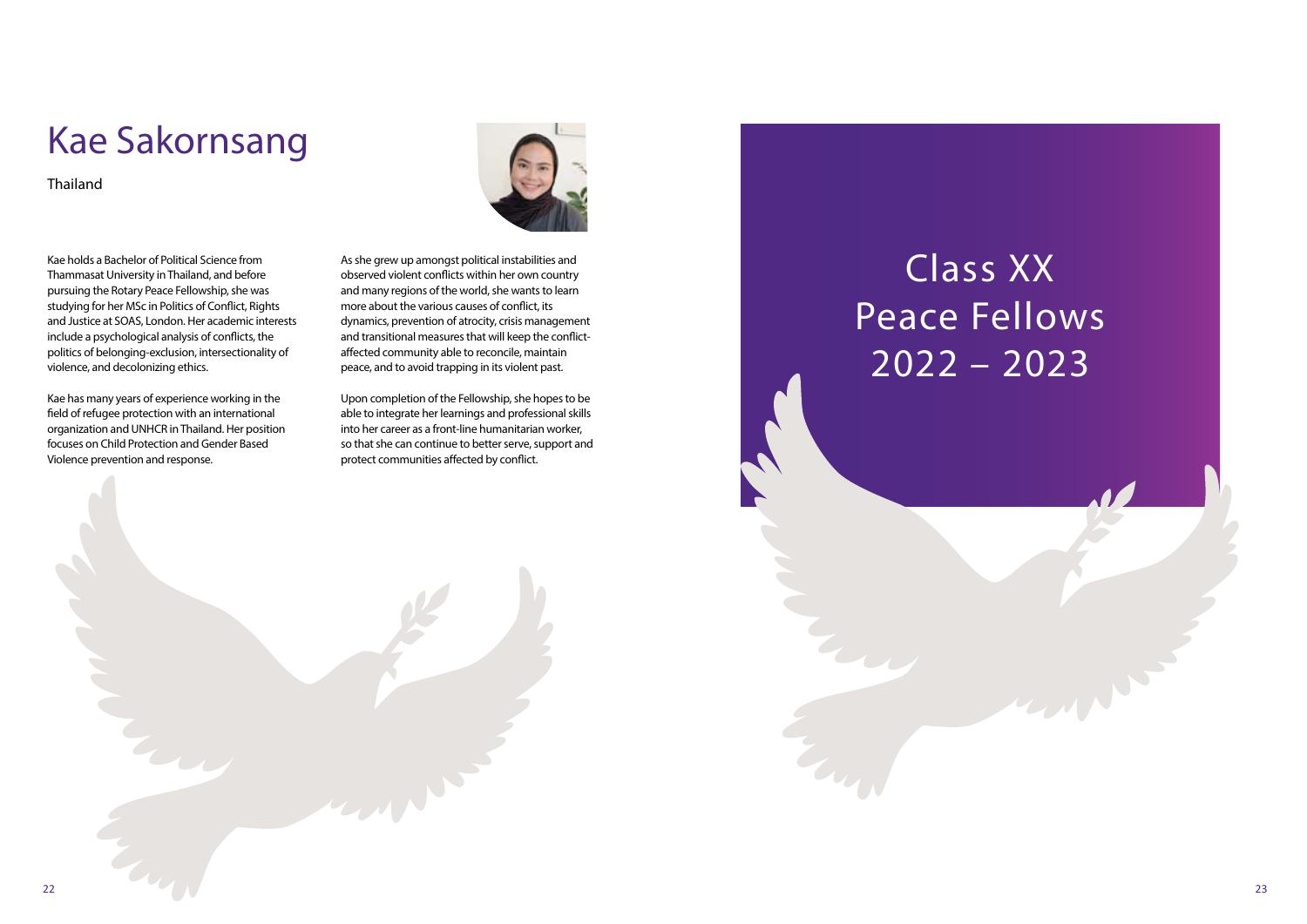

### Fazal Mahmood Ali

Afghanistan

Fazal was born, raised and has been living at the backdrop of an ongoing violent conflict and war in his homeland. Ever since he realized the sufferings his country and its people bore from the persistent violence, he aspired to become an agent for peace and development in Afghanistan.

The desire to work for peacebuilding cemented in Fazal's mind and heart after he started an internship program in the Nangarhar Provincial Council. The internship laid the foundation for him to embark on a career in the area of peace and conflict resolution. He then worked as Assistant Peace and Reconciliation Officer with the High Peace Council (HPC). Fazal holds a master's degree in the interdisciplinary field



of Public Economics, Law and Politics (PELP) from Leuphana University of Lüneburg in Germany and a BA degree in Economics.

Fazal worked with the Anti-Corruption Committee (MEC), and Anti-Corruption Commission (ACC). After the Taliban's takeover of the country, since September 2021, he has been working with the AFGA that provides life-saving Sexual and Reproductive Health and Rights (SRHR) services to vulnerable women and girls across Afghanistan. He also currently works as Associate Peace Researcher with the Center for Strategic and Regional Studies (CSRS) in Kabul.

### Isadora Brasileiro Darwich

Brazil

Isadora Darwich is a Brazilian international mediator and social entrepreneur focused on empowerment through economic emancipation. Currently the International Outreach Director of Scaling Change, connecting individuals and companies that create innovative ways to foster development, she is also a member of the Board of Directors at the Sustainable Development Zones Alliance responding to the complex challenges connected with desperate migration and rapid urbanization. Isadora created and implemented 'Força Mulheres' pioneer program

for refugee Venezuelan women at the Amazon border, conducted public policy research in Washington D.C., and trained as a Psychotherapist continuously qualifying to solve conflicts using nonviolent communication.

### Thilina Madiwala

Sri Lanka

Thilina has over a decade of experience working with different stakeholders including national and district level women's organisations, the UN, Ministries, local government officers, women politicians, journalists, artists, university students, academia, corporates, military and police to promote gender equality and positive peace in Sri Lanka. She has capacitated and mobilized women's organisations and their networks of conflict-affected Women Heads of Households (WHH) including women survivors of GBV to participate in peace and development processes in Sri Lanka.

Currently she works as a Senior Advocacy and Engagement Advisor with What Work to Prevent Violence Against Women and Girls: Impact At Scale Programme. She is also a freelance trainer, facilitator, researcher, counsellor, fundraiser, a lobbyist and an activist for women and girls' rights. She is qualified and experienced on Gender, Women's Rights, SGBV and Peacebuilding in Sri Lanka, India, Nepal, Norway and Switzerland. She is a member of Sri Lanka Women's NGO Forum, an Alumni of SANGAT - a South Asian Feminist Network, a committee member of Men Engage Alliance against GBV in Sri Lanka, a member of Global Alliances for Ministries and Departments of Peace and a collaborator to create a survivor-oriented #MeToo movement in Sri Lanka





### Nicholas Millward

United States

Nicholas H. Millward served as an Infantry Officer in United States Marine Corps for seven years. He was the Executive Officer for Fleet Anti-terrorism Security Team Pacific and a Company Commander for the 2d Light Armored Reconnaissance Battalion. He graduated from Virginia Military Institute in 2014, with a degree in International Studies and is currently earning his first Master of Arts in Central Asian Studies (MACAS) at the American University of Central Asia (AUCA) in Bishkek, Kyrgyzstan.

After completing the Rotary Peace Fellowship, he intends to return to AUCA to finish the MACAS program. Equipped with these degrees he intends to collaborate with NGOs in Mongolia to support the preservation of pastoral nomadism. He is eager to provide support for nomadic communities in Central Asia while offering a nuanced understanding of conflict resolution regarding borders and its impacts on relationships with sedentary and nomadic populations.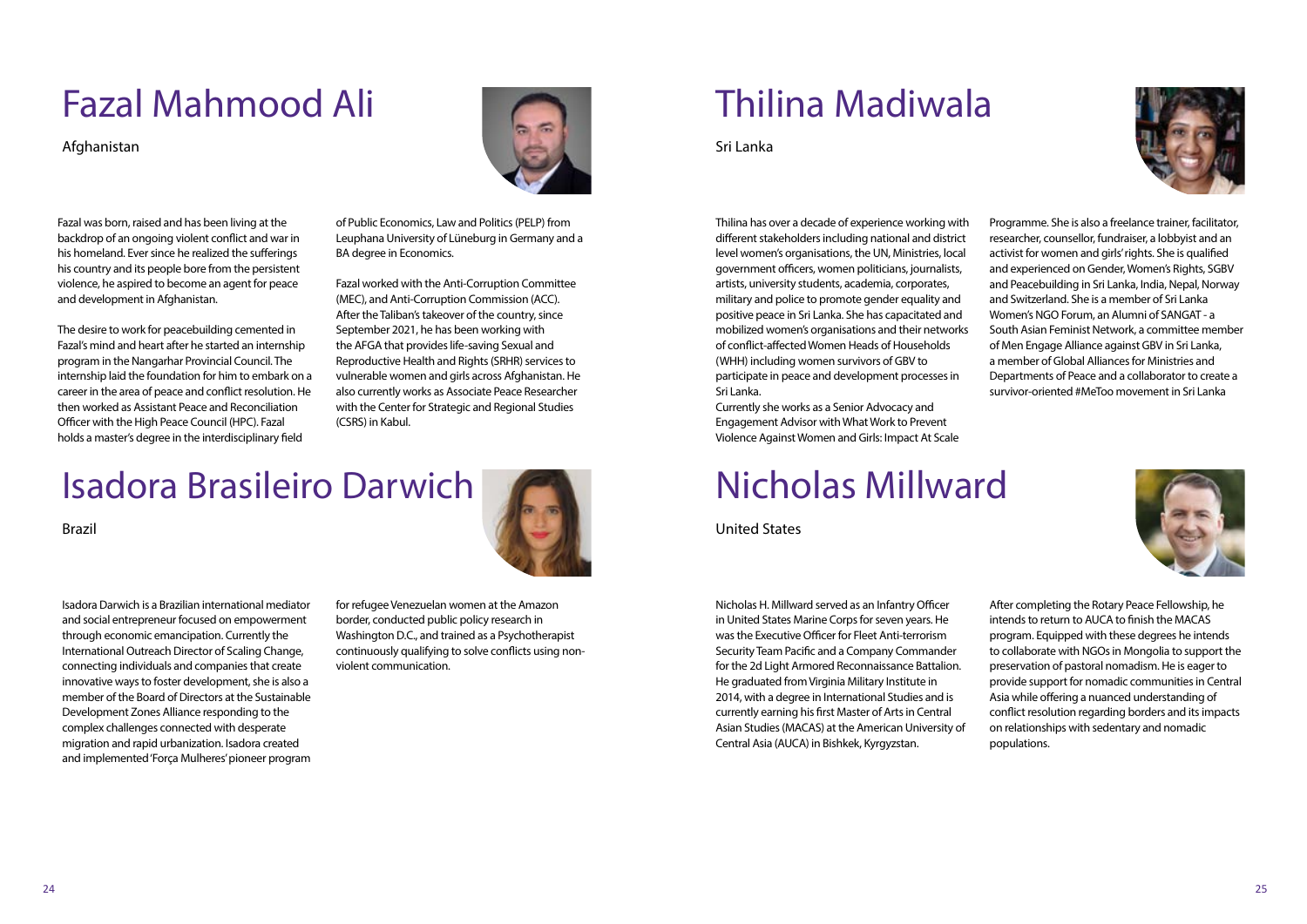

### Reboar Mohamed

Iraq

Reboar is Kurdish from Iraq and has spent the first 2 decades of his life in Iraq. There, he graduated as a Geography teacher but did not have a chance to teach due to instability and conflict in his country in the years after graduation. He migrated to the United Kingdom and stayed there for almost 14 years. In those years, he was very fortunate to meet people from all corners of the world and interact with different cultures and communities, which enabled him to view the world from a broader perspective.

Reboar completed a Diploma in translation in the UK and worked as a freelance translator for a few years. He then completed a BA in International



Relations at the University of Westminster. In 2013, and returned to Iraq and started working in the humanitarian sector, serving refugees mainly from Syria, Iran, and Turkey as well as Internally Displaced People (IDP) from central and north of Iraq, who were forced to flee their areas of origin in the aftermath of ISIS attacks in 2014. In 2016, he joined UNHCR as a Field Associate, and is still working in this position where he oversees two IDP camps and one refugee camp for Syrians which collectively house 3000 families/15000 individuals, all Core Relief Items (CRI), and all cash-based interventions (CBI) distributions through financial service providers.

### Tunde Ogunyale

Nigeria

Abdulrasaq Olatunde Ogunyale is a lawyer, chartered mediator, and founder/Executive Director of Peacepace Initiative, a youth-led, non-governmental organization that promotes peace and peaceful coexistence in Nigeria with youth ambassadors across the nation's six geopolitical zones.

He is also a young African leader whose leadership and service to humanity has been celebrated by renowned International bodies like the Rotary Foundation, United States Institute of Peace,

Department of State.

He is a 2021 Rotary Peace Fellow, Class XX member, starting his fellowship in person in Australia this July 2022



### Rajani Thapa

**Nepal** 

Rajani Thapa has been serving in the Armed Police Force, Nepal (APF) for the past seventeen years. During her career, she has been actively engaged in mainstreaming gender inside her organization. Founding the Gender Section of APF and leading it for the most part of her service years, she has been working for the prevention and investigation of sexual and gender -based violence. She has also been involved in capacity building of APF personnel on gender and human rights issues.

With a purpose to contribute in humanitarian

efforts beside her own country, and enrich her domestic experience at a diverse global setting, she has served in United Nations Stabilization Mission in Haiti (MINUSTAH) as Gender Coordinator for the police component. She also had the opportunity to serve in African Union - United Nations Hybrid Operation in Darfur (UNAMID) as a police advisor especially engaged in liaison activities between United Nations police component and the government of Sudan.



Sarah Wind

United States

Sarah is from Alabama in the United States and

holds a Master of Science in Global Studies and International Relations from Northeastern University. Previously, Sarah worked for an international NGO helping women and children in Guatemala, in hunger relief at the United States' second-largest food bank, and at the Center for Victims of Torture supporting human rights activists living in exile. Most recently, prior to starting her Rotary Peace Fellowship, Sarah managed programs at an international development organization that works with elected leaders, civil society leaders, journalists, and policymakers in countries around the world to build more sustainable democratic institutions and practices. Here, Sarah worked on USAID and

National Endowment for Democracy programs to support decentralization in the Maldives and build the skills and capacity of island councils, Women's Development Committees, and civil society organizations.

Each of Sarah's different professional experiences has helped her identify her long-term career and life aspirations of building sustainable peace programs that start from the community level in conflict and post-conflict countries. Sarah is honored to have been awarded the Rotary Peace Fellowship and hopes to develop deeper and more practical knowledge of mediation, negotiation, conflict resolution, and building more inclusive peace processes.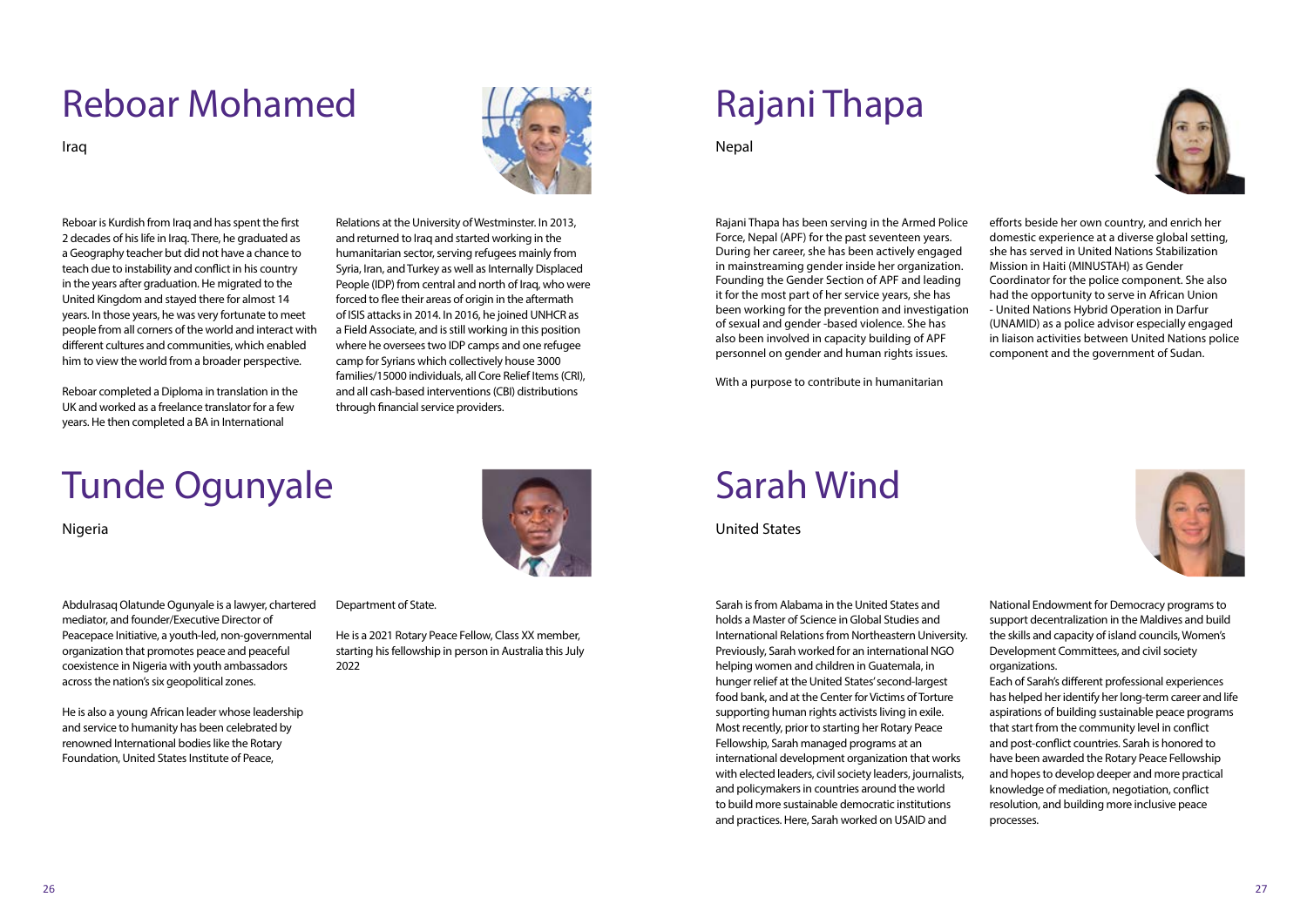### UQ Rotary Peace Fellow Alumni

#### Class I

Matthew Bright USA, District 6440 Francesca Del Mese UK, District 1260 Carolyn Fanelli USA, District 7710 Path Heang Cambodia, District 3350 Ryan Hendy Canada, District 6400 Amy Kay USA, District 7600 Sophia Knöchel Ledberg Sweden, District 2350 Rebecca Milligan USA, District 6310 Christian Oakes USA, District 6970

#### Class II

Brian Adams USA, District 6360 Yoshio Chikamatsu Japan, District 2580 Noëlle DePape Canada, District 5550 Mariano Griva Argentina, District 4880 Sanjana Hattotuwa Sri Lanka, District 3220 Josephine Manuel Philippines, District 3790 Colin Spurway UK, District 1010

#### Class III

Larissa Bruun Finland, District 1380 Alessandro de Carvalho Souza Brazil, District 4480 Karla Castellanos USA, District 6990 Jude Sebastian Ewing UK, District 1180 Arik Gulter-Ofir Israel, District 2490 Santosh Mehra India, District 3150 Godfrey Mukalazi Uganda, District 9200 Maria Fernanda Salina Argentina, District 4880 Maiko Shimizu Japan, District 2590 Sukthawee Suwannachairop Thailand, District 3340

### Class IV

Leah Aylward, USA, District 5440 Mayumi Futamura, Canada, District 5360 John Foster, USA, District 6780 Mneesha Gellman, USA, District 5130 Mohamad Taib Hampden, Malaysia, District 3300 Sallie Lacy, USA, District 7690 Ólöf Magnúsdóttir, Iceland, District 1630 Akiko Okudaira, Japan, District 2750 Robert Opira, Uganda, District 9200 Vadim L. Ostrovsky, Ukraine, District 7570 Amanda Rader, USA, District 7390 Perth Rosen, USA, District 5340 Etsuko Teranishi, Japan, District 2660 Mandi Anne Vuinovich, USA, District 5650

### Class V

Peter Emberson Fiji, District 9920 Andrea Fanta USA, District 6760 Cássio Furtado Brazil, District 4680 Rita Gonzales USA, District 6910 Vikas Gora India, District 3020 Sheunesu Hove Zimbabwe, District 9210 Christopher Moore USA, District 5340 Cecilia Lwiindi Nedziwe South Africa, District 9250 Ville-Veikko Pitkänen Finland, District 1430 Kristin Post USA, District 7710

### Class VI

Lydia Blumer UK, District 1250 Kathryn Clark USA, District 6540 Virorth Doung Cambodia, District 3350 Veronica Hynes Argentina, District 4860 Kevin Melton USA, District 7610 Ryan Moore Northern Ireland, District 1160 Matias Omar Tanzania, District 9200 Emily Todd USA, District 6560 Tamara Turcan Netherlands, District 1600 Janelle Weissman USA, District 5450 Marcos Zunino Argentina, District 4820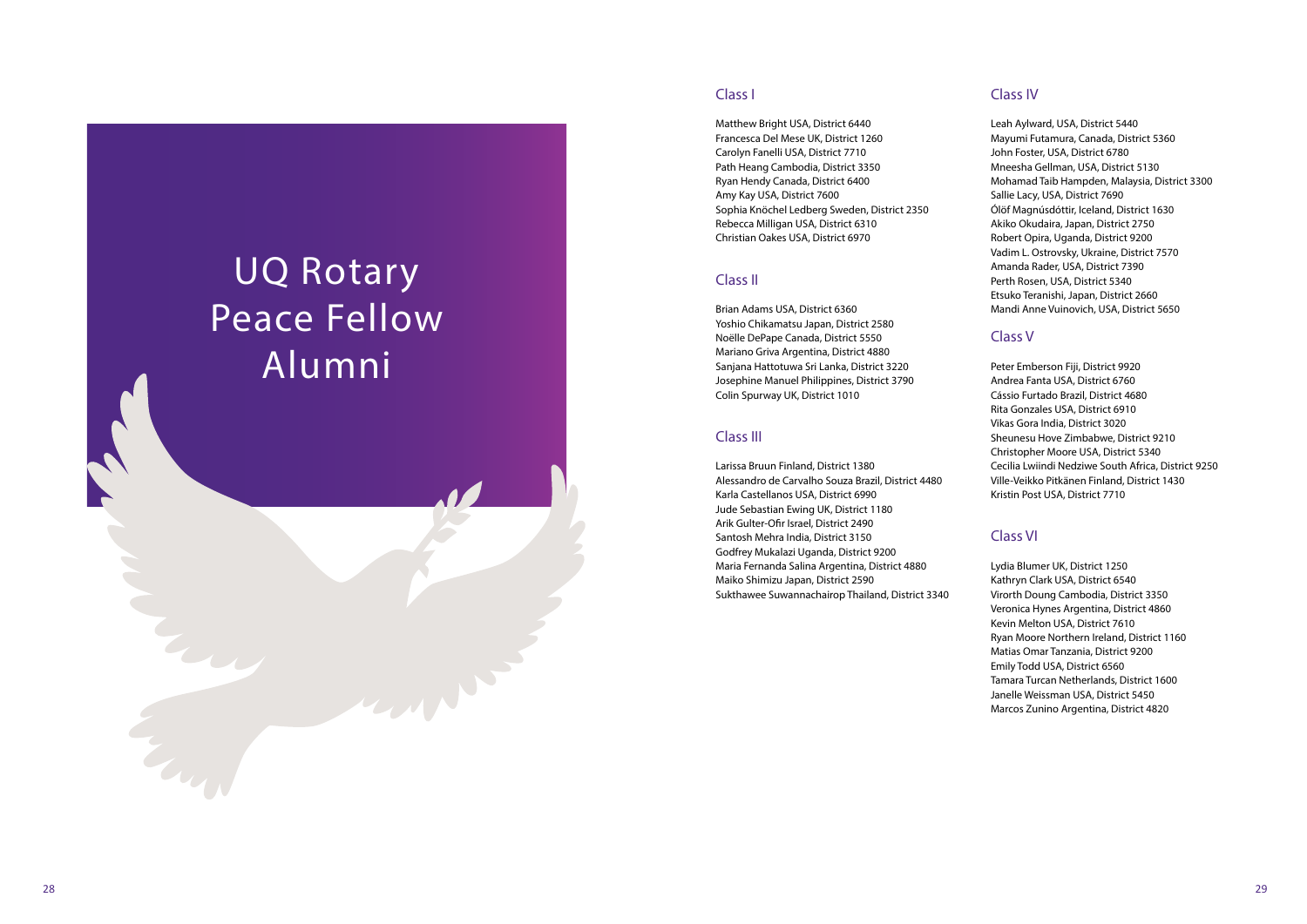#### Class VII

Teddy Foday-Musa Sierra Leone, District 1550 Rose Foley Scotland, District 1230 Joseph Hongoh Kenya, District 9200 Fanney Karlsdottir Iceland, District 1360 David Kozar USA, District 5710 David LaMotte USA, District 7670 Jeneice Olsen USA, District 5950 Pamela Padilla Phillippines, District 3800 Zuzana Petovska Slovak Republic, District 2240

#### Class VIII

Giorgio Algeri Italy, District 2110 Bryn Cain USA, District 5750 Joseph DeVoir USA, District 6360 Yuka Kaneko Japan, District 2750 Matti Karvanen Finland, District 1420 Jake Kurtzer USA, District 7620 Humaira Shafi Pakistan, District 3270 Sanaz Shahrokni Iran, District 1780

#### Class IX

James Abraham USA, District 7490 Abdikheir Ahmed Kenya, District 5550 Luladay Aragaw Truneh Ethiopia, District 9200 Pantea Beigi USA, District 5450 Dave Burgener Canada, District 9600 Lucindia Garrido District 9780 Cody Griggers Ireland, District 5790 Summer Lewis USA, District 5710

#### Class X

Paul Conroy USA, District 5950 Casey Crocket USA, District 6290 Chantelle Doerksen USA, District 5300 Erica Rose Jeffrey USA, District 5150 Naing Ko Ko Myanmar, District 9920 Nissa Rhee USA, District 3650 Ana Maria Rodriguez Contreras Colombia, District 4290 Richard Roeder Germany, District 1840 Rabi Shah Nepal, District 3292 Mohsen Solhdoost Iran, District 9630 Solveig Björk Sveinbjörnsdóttir Iceland, District 1360

#### Class XI

Marion Akiteng Uganda, District 1570 Diego Casagrande Italy, District 1130 Zsofia Anna Daboczy Hungary, District 1911 Bremen de Haan USA, District 7640 Christel Greiner Butchart USA, District 7710 Marius Koestler Norway, District 2310 Athili Anthony Sapriina India, District 7410 Ioannis Marios Sarikas Greece, District 2481 Omayma Sawaed Israel, District 9600 Christophe Stiernon Belgium, District 2170 Shruti Upadhyay India, District 3050

#### Class XII

Bobbie Chew Bigby USA, District 6110 Devin Biviano USA, District 5080 Katharina Dechert USA, District 5440 Sai Won Latt USA, District 6630 Melanie Lindayen Canada, District 7070 Nelson Rosa Vieira, Brazil, District 4610 Carlo Salter USA, District 7690 Yoko Takazawa Japan, District 2750 Christopher Zambakari, USA, District 5490

#### Class XIII

Maria Caruso, USA, District 5100 Gina Kar-Lay Fu, USA, District 5170 Saila Huusko, Finland, District 1420 Kate Rougvie, Scotland, District 1040 Nabi Shanak, USA, District 7610 Megan Smith, USA, District 5100 Pem Wangdi, Bhutan, District 3292 Rachel Hall Beecroft, USA, District 5950

#### Class XIV

Daniel Castanheira, Brasil, District 4500 Johannes Dehler, USA District 6630 Kristina Sintia Dewi, USA, District 5960 Kyasingmong Mara, USA, District 6630 Alexandra Sajben, USA, District 7255 Folashade Samuel, Nigeria , District 9125 Leanne Simon, USA, District 7710 Laurie Smolenski, USA, District 6400 Tony Zhang Han, China, District 0052 Catrina Ziesman, Canada, District 7080 Nadia Mahmood, Canada, District 5550

### Class XV

Ashuein Alor, District 5550 Marie-Paule Attema USA, District 5170 Katsa Brenneman,USA, District 5470 Casey Dilg, USA, District 1040 Nicholas Drushella, USA, District 7610 Guled Ibrahim, USA, District 5100 Shen Huang, Bhutan, District 3292 Sok Heng Ly, USA, District 5950 Perla Padilla Fuentes USA, District 5950 Nadir Shah, USA, District 5950

### Class XVI

Grace Dun, USA District 7190 Raina Fox, USA, District 5690 Norihiro Fujimoto, japan, District 2760 Michelle Helman, USA, District 5100 Mikaela Lagarde, Balintawak District 3780 Morgan Marks, USA, District 7430 Emily Nabakooza, Uganda, District 9211 Lauren Siebert, USA, District 7620 Isabella Sinisterra Beron Bogota, District 9600 Mohamed Yussuf , Kenya, District 9212

### Class XVII

Alexis Ayamdor, Ghana, District 9102 Maria Fernanda de la Luz Ludela, Mexico, District 4185 Cora Lavin USA, District 7710 Estefania Lay Guerra, Peru, District 7634 Peter Lindsay, USA District 7690 Phyusin Ngwethaw, Myanmar, District 3350 Nery Ronatay, Philippines, District 3820 Nico Schneider, Germany, District 1860 Chiaki Takenouchi, Japan, District 2770 Erika Yague, Philippines, District 3350

### Class XVIII

Rachel Buchan, USA, District 6860 Molly Ferguson, USA, District 7430 Maya Glassman, Israel, District 2490 Ana Belén Harb, Ecuador, District 4400 Megan McKeown, Mexico, District 4185 Tesfaye Ayalew Mekonen, Ethiopia, District Linh Nong, Vietnam, District 7620 Anthony Pemberton, UK, District 1285 Ramanathan Thurairajoo, Singapore, District 1285 Elly Torres, Honduras, District 9600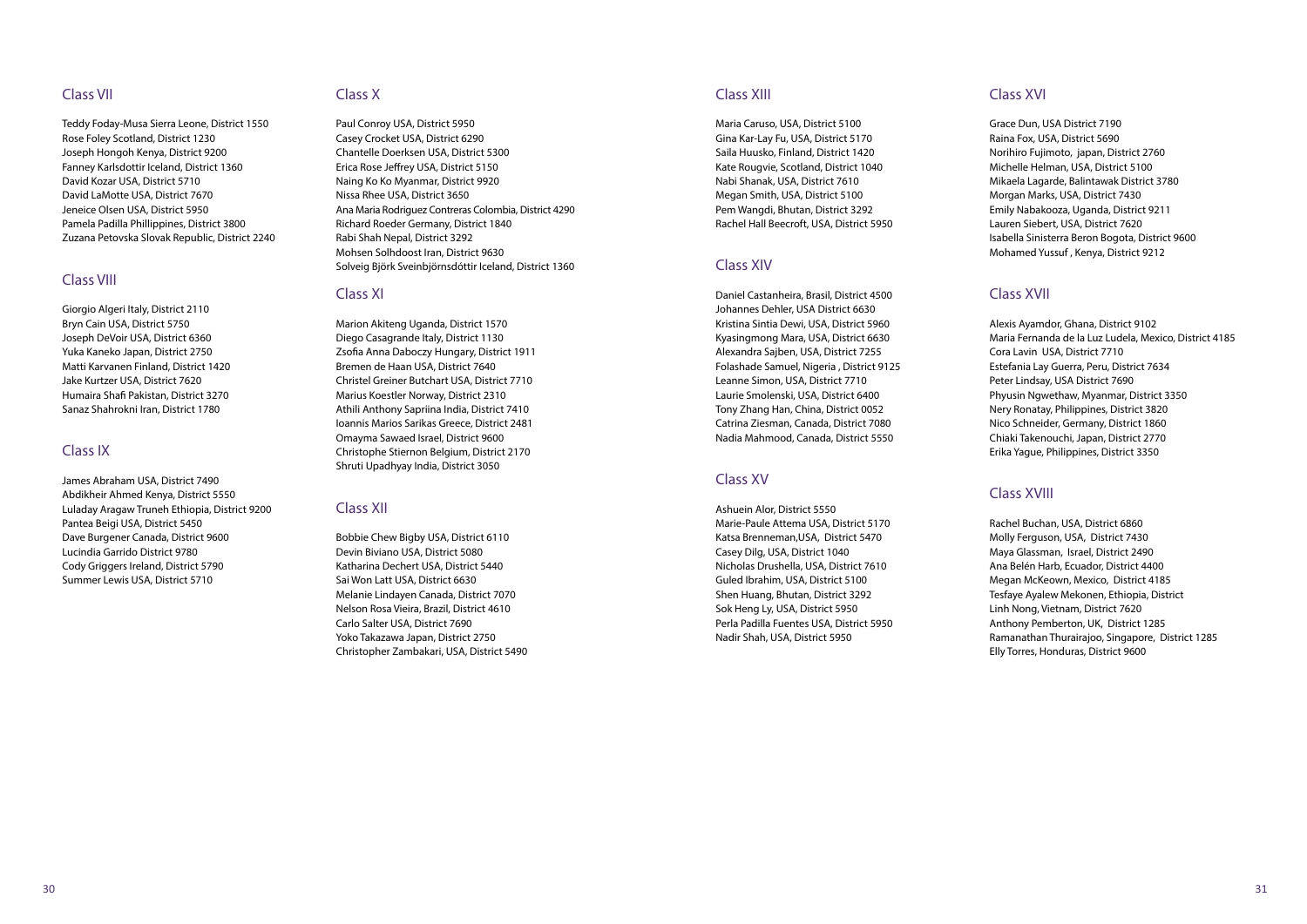

### Diana McCluskey



I started with the Graduate Centre in its introduction year of 2016, and have thoroughly enjoyed working with all the student cohorts across the various postgraduate programs we run.

Prior to working at UQ, I coordinated mentor programs for QUT (matching final year students with industry mentors to assist with launching their careers) and the Australian College of Rural and Remote Medicine (the John Flynn Placement program – a national mentor program matching medical students with GP mentors in regional, rural and remote Australia). My career before working in the tertiary education space was in program management of disability employment programs.

My husband's previous membership of the Bardon Rotary Club gives me insight into the wonderful work Rotarians do – and I view working with the Rotary Peace Fellows as a privilege here at the UQ Rotary Peace Centre.

### Associate Professor Morgan Brigg

Morgan Brigg blends theory and practice in examining the interplay of culture, governance and selfhood in conflict resolution, peacebuilding, governance, and international development. He worked in conflict resolution and mediation prior to his academic career, and he continues to practice as a nationally accredited mediator and facilitator. His research develops ways of knowing and working across cultural difference which draw upon Indigenous approaches to political community.



Current projects examine ways of recuperating Indigenous forms of governance and conflict resolution, and the promise of ideas of relationality for making the field of conflict resolution a genuinely global endeavour.

### Staff and support

We deeply appreciate all the hard work that has gone into the success of our Rotary Peace Fellowship, especially during this time of uncertainty.

To all of those who have helped us on our paths to success - we thank you.

#### UQ

Head of School, Professor Katharine Gelber Professor Roland Bleiker Associate Professor Morgan Brigg Associate Professor Nicole George Associate Professor Marianne Hanson Ms Diana McCluskey Ms Ros Roche Ms Chloe Ryan

#### Rotary

Mr David Field Mr John Lawrence Mr Darryl Iseppi District Governor Wendy Protheroe Mr Leslie Smith Mr Doug St Clair Mr Tony Zhang Rotary Host Counsellors

### Additional thanks